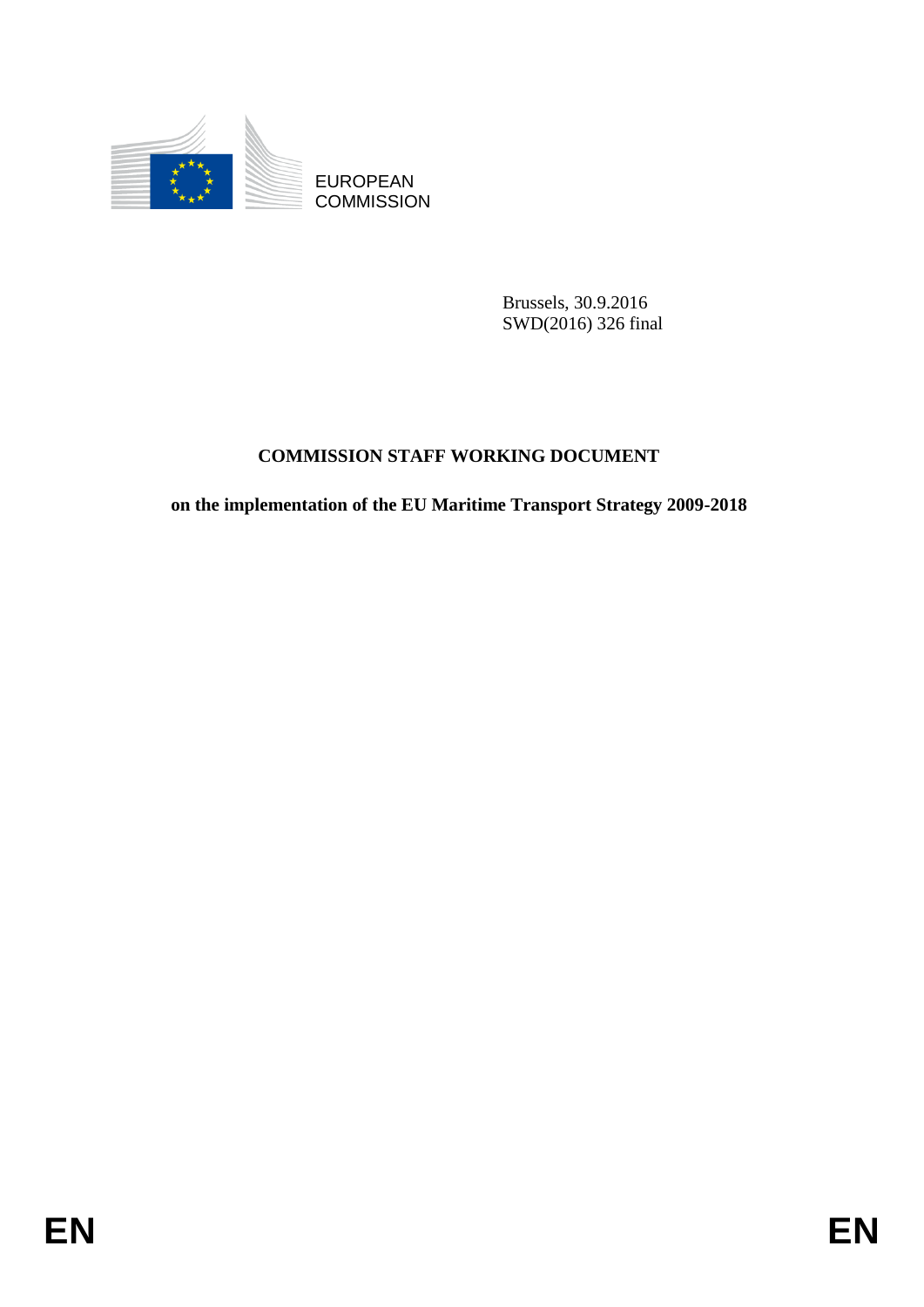#### **1. INTRODUCTION**

- 1. The European Commission presented in January 2009 a Communication on the strategic goals and recommendations for the EU's maritime transport policy until  $2018<sup>1</sup>$  ("2009 Communication"). Set in the broader context of the EU Transport Policy<sup>2</sup> and the EU Integrated Maritime Policy<sup>3</sup>, it defined the main strategic objectives of the European maritime transport policy until 2018 and recommended actions in several areas<sup>4</sup> pertaining to maritime transport.
- 2. Since then, several developments have affected the maritime sector. The decade that preceded the 2009 Communication saw a rapid growth of the world economy, a rapid development of globalisation and widespread outsourcing of production. As 80% of global trade in terms of tonnage is transported by sea, the demand for maritime transport services expanded beyond any expectation, placing huge pressure on available capacities: in 2008, freight rates reached historical peaks and world shipyards received record orders. Only one year later, however, the market outlook was very different.
- 3. The crisis that hit the economy in 2009 brought about a drastic reduction of transport volumes<sup>5</sup> at a time when a wave of newly built vessels was beginning to enter the market. In just a few years, a large overcapacity built up, intensifying the already strong competition in the market and triggering a process of concentration and vertical integration of operators. Nowadays, ports and the maritime industry compete as part of entire supply chains. To strengthen their position, a great number of top container shipping companies are integrating vertically with port terminals, hinterland logistic operators, and shipping agencies<sup>6</sup>.
- 4. Larger vessels are being built to reap economies of scale and profit for technological advances<sup>7</sup>; horizontal alliances and agreements are being formed to better exploit them. The handling of bigger ships, together with other trends such

 $\overline{a}$ <sup>1</sup> COM(2009) 8 final, <http://eur-lex.europa.eu/legal-content/EN/TXT/PDF/?uri=CELEX:52009DC0008&from=EN>

<sup>&</sup>lt;sup>2</sup> COM(2006) 314, 22.6.2006.

COM(2007) 575, 10.10.2007.

<sup>4</sup> The areas under 2009 Communication: (i) European shipping in globalized markets (ii) Human resources; (iii) Quality shipping; (iv) international scene; (v) short sea shipping; (vi) research and innovation.

<sup>5</sup> World trade had declined by more than 11% in 2009 – Source: UN/DESA and Project Link.

<sup>6</sup> Study on the Analysis and Evolution of International and EU Shipping – Source: Panteia/PWC/TPR – Sep. 2015. http://ec.europa.eu/transport/modes/maritime/studies/doc/2015-sept-study-internat-eu-shipping-final.pdf.

<sup>7</sup> The average size of newly built container vessels had been oscillating around approximately 3,400 TEU between 2001 and 2008, but increased significantly since then reaching a mean of 5,800 between 2009 and 2013. The average size of a newly built containership has soared to approximately 8,000 TEUs in 2015 – Source: The impact of mega-ships OECD/ITF 2015.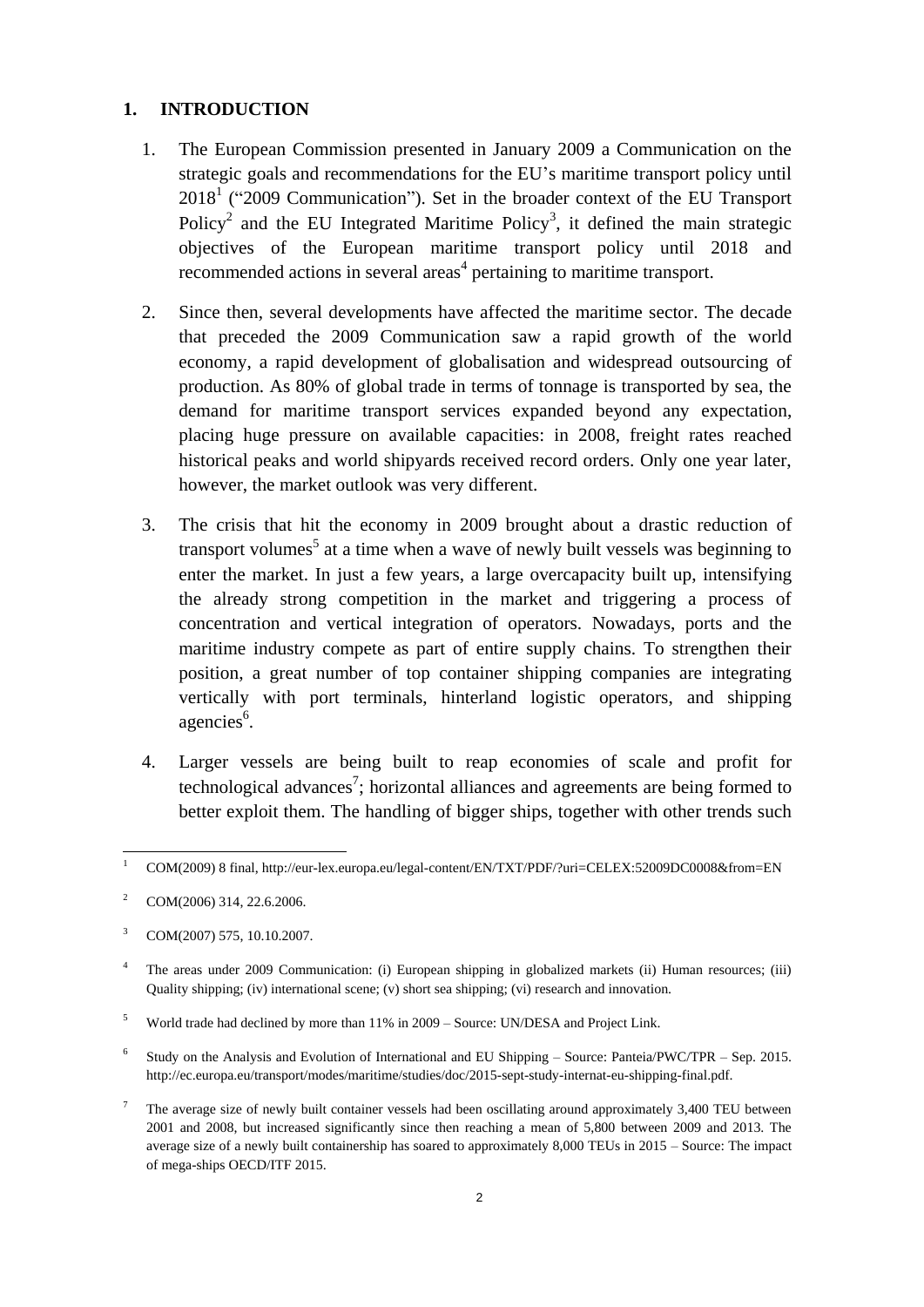as the need for 'greener operations leads to new investments in port infrastructure, which, in turn, calls for a regulatory framework that guarantees legal certainty for investors, transparency of public funding to ensure fair competition and efficient use, and non-discriminatory access to services.

- 5. More concentrated volumes of cargo, as well as the need to remain competitive vis à vis other modes of transport, also necessitate speedier execution of formalities and better coordination of logistic operations<sup>8</sup>. Digitalisation is considered by the majority of respondents to the consultation on a Mid-Term Review of the EU Maritime Transport Strategy<sup>9</sup> ("the public consultation") to be crucial in simplifying administrative processes, enabling efficient management of freight flows through exchange of information on cargo, infrastructure and equipment.
- 6. The economic crisis has also reduced the resources of public administrations with responsibilities in the field of maritime safety and security. Modernisation of procedures and sharing of assets and information can help all actors involved in gaining efficiency while maintaining high standards.
- 7. Increased pressure on environmental resources has already required corrective actionto contribute to the "greening" of shipping. By way of example, reference may be made to recent legislation on sulphur emissions. Such measures have to be seen against the background of current low oil prices, which lower the incentives for industry to invest into alternative energies and new technologies.
- 8. The patterns of global trade are changing, with larger volumes being transported between emerging economies. New intercontinental routes influence the competitive position of ports and carriers. A 2015 Study on the Analysis and Evolution of International and EU Shipping<sup>10</sup> underlines that the presence of the EU shipping industries in new markets must be encouraged and supported.
- 9. As a result of new vessel technology, crews are becoming smaller and must acquire new skills. Social partners<sup>11</sup> have emphasised the need to attract and train a sufficient number of EU seafarers to avoid the EU maritime cluster being deprived of staff with the right mix of skills and competences.

 $\overline{a}$ <sup>8</sup> Administrative procedures and integration in the logistic chain are among the main factors that influence the competitiveness of intra-EU maritime transport. See, for example, study on "Analysis of recent trends in EU shipping and analysis and policy support to improve the competitiveness of short sea shipping in the EU" – Source: COWI – June 2015. http://ec.europa.eu/transport/modes/maritime/studies/doc/2015-june-study-sssfinal.pdf.

<sup>9</sup> Public consultation on a Mid Term Review of the EU Maritime Transport Strategy (Consultation period: 28/01/2015 – 22/04/2015), http://ec.europa.eu/transport/modes/maritime/consultations/2015-mts-review\_en.htm.

 $10$  Cf. footnote 6.

<sup>&</sup>lt;sup>11</sup> Joint ECSA/ETF position on EU maritime strategy mid-term review, http://www.etf-europe.org/files/extranet/-75/44919/Maritime%20Strategy%20Mid.pdf.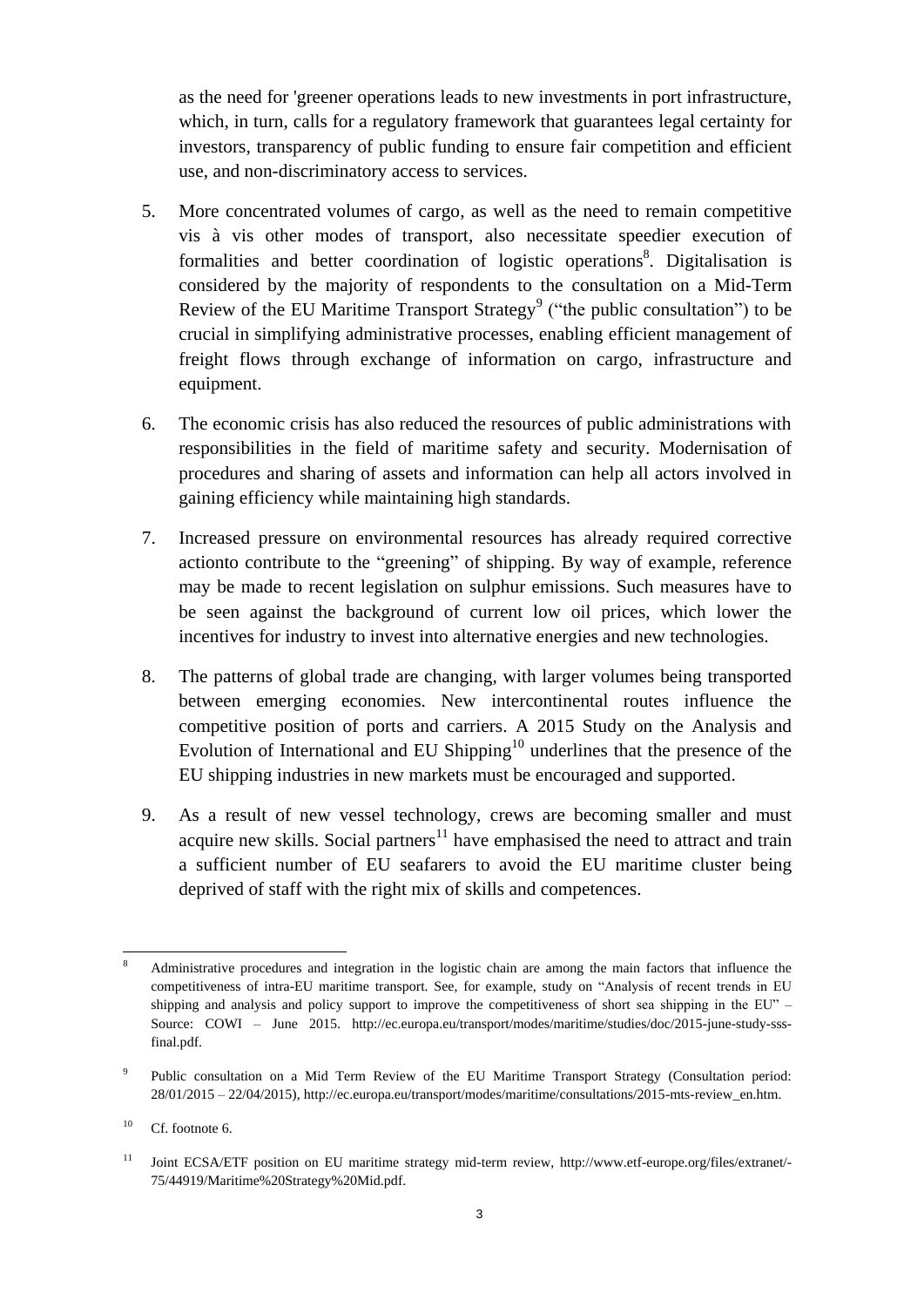- 10. All these developments are relatively new, and may represent challenges for policy makers and market operators. In the public consultation, recurrent themes raised by stakeholders and national maritime administrations are: ensuring effective competition and choice for shippers, while avoiding that the search for efficiency and fewer resources are to the detriment of safety, quality shipping and working conditions for the crew; directing infrastructure investments where they add most value for the EU transport system; boosting efficiency through digitalisation and administrative simplification; promoting green technologies and decarbonisation of EU shipping; retaining and creating new jobs, decent working conditions and skills in the EU; and gaining better access to third countries' markets.
- 11. Since 2009, a number of legislative and non-legislative initiatives have been adopted with a number of ongoing actions. Others may be needed to address current challenges. However, the intention of this staff working document is to set out and report on developments in the EU's Maritime Transport Strategy of 2009, following a number of preparatory studies and consultations $^{12}$ .

# **2. SAFETY & SECURITY: A PRIORITY CONCERN**

#### **2.1. Objectives & Accomplishments**

- 12. The 2009 Communication highlighted the need to give priority to the enforcement of existing EU and international rules and to speedy implementation of measures introduced with the 3rd Maritime Safety Package. It also aimed at the revision of the mandate and functioning of the European Maritime Safety Agency (EMSA) to further enhance its technical and scientific assistance capability.
- 13. The mandate of **EMSA** was revised in  $2013<sup>13</sup>$  enhancing existing tasks and adding new ones. In particular, EMSA was mandated to assist countries applying for accession to the Union and neighbourhood states as well as to extend the coverage of its anti-pollution means from shipping activities to oil and gas installations. A new multi-annual envelope of  $\epsilon$ 160.5 million was decided in 2014 for the response to pollution caused by ships and offshore oil and gas installations.
- 14. With the 3rd Maritime Safety Package adopted in 2009, the EU now has one of the world's most stringent legislative frameworks covering the entire chain of responsibility in the maritime sector. One of the pillars of this framework is the reinforcement of **flag State compliance** to ensure that Member States effectively

 $12$ <sup>12</sup> Preparatory work for the Mid-Term Review included: i) A public consultation (launched from 28 January until 22 April 2015); ii) The collection of the views of the Member States' maritime administrations through a questionnaire, later discussed at a meeting of the EU Maritime Directors; and iii) two external studies on international maritime transport and on Short Sea Shipping (cf. footnote 6 and 8).

<sup>13</sup> OJ L 39 15.01.2013 p.30-40, Regulation (EU) No 100/2013 of the European Parliament and of the Council amending Regulation (EC) No 1406/2002 establishing a European Maritime Safety Agency.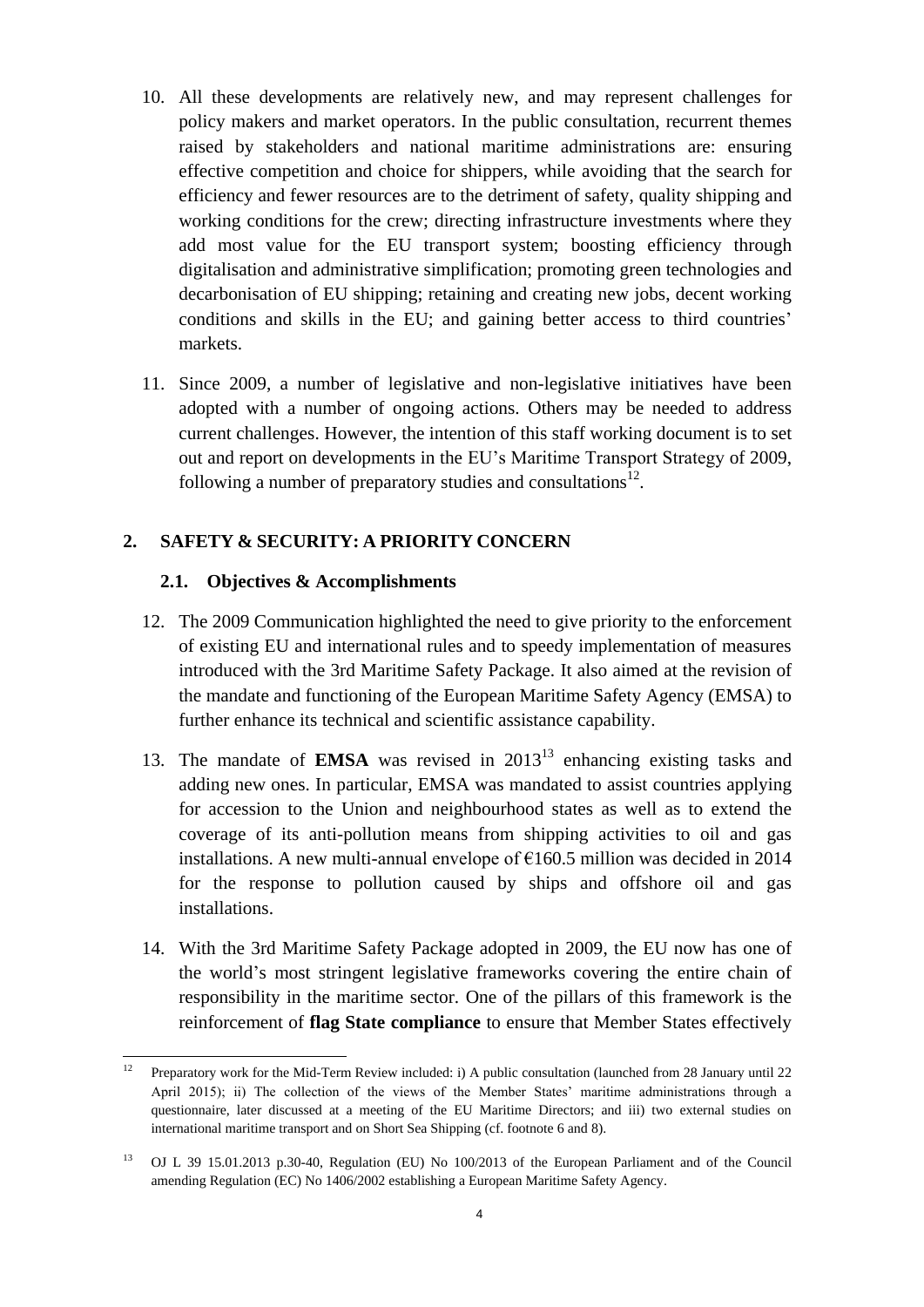and consistently discharge their obligations as flag States, making the voluntary IMO flag State audit scheme mandatory for all EU Member States since 2009, and requiring all flag administrations to implement and maintain a quality management system, certified in accordance with international standards. In situations where Member States delegate work to **recognised organisations (classification societies),** this includes the key aspect of monitoring the performance of their work. The Commission, through the inspection programme carried out by EMSA, periodically assesses the major existing classification societies, which classify and control safety of more than 90% of the world's cargo carrying tonnage and are recognised at EU level against the stringent safetyoriented quality criteria provided in EU legislation.

- 15. Another pillar of the EU framework for maritime safety is **Port State Control**. Since 2009, the Commission has assisted the Member States in the implementation of a new risk-based approach to inspections. Persistently substandard vessels can be banned from European waters<sup>14</sup>. EMSA provides all Member States (as well as Norway, Russia and Canada as members of the Paris Memorandum of Understanding on Port State Control) with technical support on the new inspection regime and operates the system for targeting vessels and reporting of results (THETIS database).
- 16. As for the responsibilities of coastal states, the **Union Maritime Information and Exchange System (SafeSeaNet)** is today fully operational and covers all European coastal waters, tracks 12,000 ships/day and receives and records 100,000,000 ship (AIS) positions per month. This enables early identification of high-risk vessels, earlier precautionary actions, and improved emergency response to incidents or pollution, including search and rescue operations and places of refuges for ships in need of assistance. Following the changes brought in  $2014^{15}$ , there is today an operational integrated information management system in place operated by EMSA – the Integrated Maritime System and Services (based on SafeSeaNet, LRIT, AIS and SAT-AIS and CleanSeaNet)<sup>16</sup> which is also used by other EU Agencies.
- 17. Following the accident of the MSC Flaminia container vessel in 2012, the Commission, with the assistance of EMSA, has been particularly active in facilitating a constructive dialogue, including table top exercises, with national authorities and industry stakeholders, this led to the adoption by the relevant expert group of the "EU Guidelines on **Places of Refuge**", in November 2015<sup>17</sup>

 $14$ <sup>14</sup> A list of ships currently banned can be found at the following link: [https://www.parismou.org/detentions](https://www.parismou.org/detentions-banning/current-bannings)[banning/current-bannings.](https://www.parismou.org/detentions-banning/current-bannings)

<sup>&</sup>lt;sup>15</sup> Commission Directive 2014/100/EU of 28 October 2014 amending Directive 2002/59/EC of the European Parliament and of the Council establishing a Community vessel traffic monitoring and information system.

<sup>16</sup> http://www.emsa.europa.eu/operations/maritime-monitoring.html

<sup>17</sup> http://ec.europa.eu/transport/modes/maritime/digital-services/doc/por-operational-guidelines.pdf.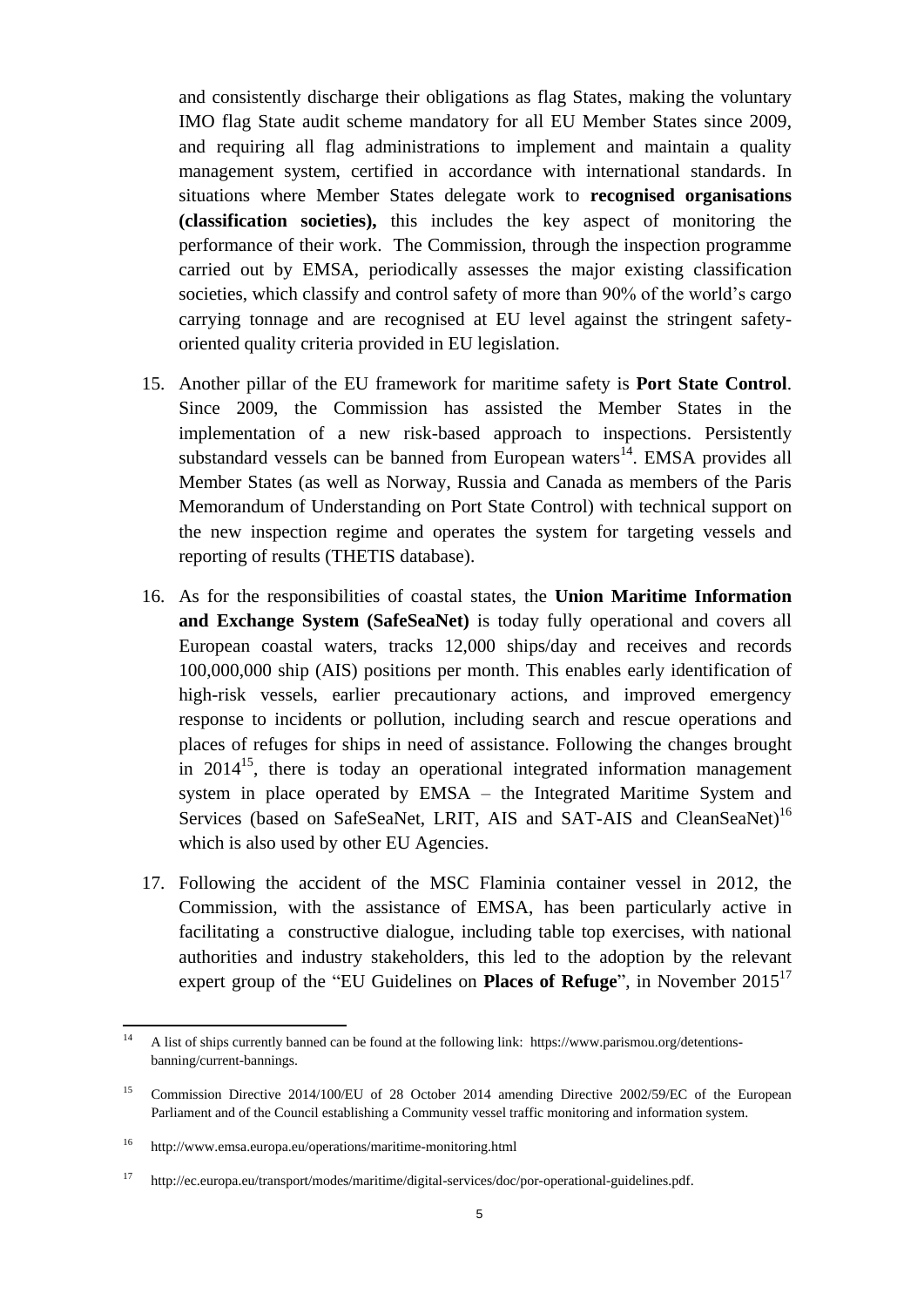This process has also been met with considerable interest at international level with a view to improving the respective IMO Guidelines<sup>18</sup> following the EU model of cooperation.

- 18. For **accidents investigations**, the focus has been on making sure that EU legislation has been properly implemented, checking whether Member States have established an independent investigative body; provided for a system of safety-focused investigation systems; drawn up commonly structured investigation reports; and encode the necessary information in the **European Marine Casualty Information Database** hosted in EMSA. This database is a powerful instrument to draw lessons from maritime accidents and to derive policy proposals based on empirical evidence.
- 19. On **passenger ship safety**, the focus has been on improving the effectiveness, efficiency and proportionality of some of the regulatory requirements. In this respect, the Commission adopted on 6 June 2016 a number of legislative proposals<sup>19</sup> to simplify and improve the common rules on safety of ships carrying passengers in EU waters. The review is a response to lessons learnt, including from accidents, and technological developments. It aims, inter-alia, at allowing immediate access of competent authorities to relevant data in case of emergency, ensuring that search and rescue operations are performed more effectively.
- 20. Regarding **liability and compensation for damages by shipping activities**, the Commission has published in March 2016 a report<sup>20</sup> on the application of Directive  $2009/20/EC^{21}$  on the insurance of ship-owners for maritime claims, which makes it mandatory for any ship registered in an EU Member State or ships entering EU ports to have adequate insurance. In addition, the Commission is presently evaluating<sup>22</sup> the application of Regulation (EC) No  $392/2009$  on the liability of carriers of passengers by sea in the event of accidents. In the international context, since 2009, the Commission has continuously promoted the ratification of all IMO Conventions on liability and compensation for damages related to shipping activities. There has been important progress, in particular with the entry into force of the 2002 Protocol to the Athens Convention on the liability of carriers of passengers by  $\text{sea}^{23}$ , and the 2007 Nairobi Wreck Removal

<sup>18</sup> Resolution A.949(23), 'Guidelines on places of refuge for ships in need of assistance', of November 2003.

<sup>19</sup> COM(2016) 369, COM(2016) 370, COM(2016) 371.

<sup>&</sup>lt;sup>20</sup> COM(2016) 167 final, 29.3.2016.

<sup>21</sup> OJ L 131, 28.5.2009, p. 128.

<sup>22</sup> [http://ec.europa.eu/smart](http://ec.europa.eu/smart-regulation/roadmaps/docs/2015_move_048_evaluation_liability_of_passenger_carriers_by_sea.pdf)[regulation/roadmaps/docs/2015\\_move\\_048\\_evaluation\\_liability\\_of\\_passenger\\_carriers\\_by\\_sea.pdf.](http://ec.europa.eu/smart-regulation/roadmaps/docs/2015_move_048_evaluation_liability_of_passenger_carriers_by_sea.pdf)

<sup>23</sup> Protocol of 2002 to the Athens Convention Relating to the Carriage of Passengers and their Luggage by Sea, 1974.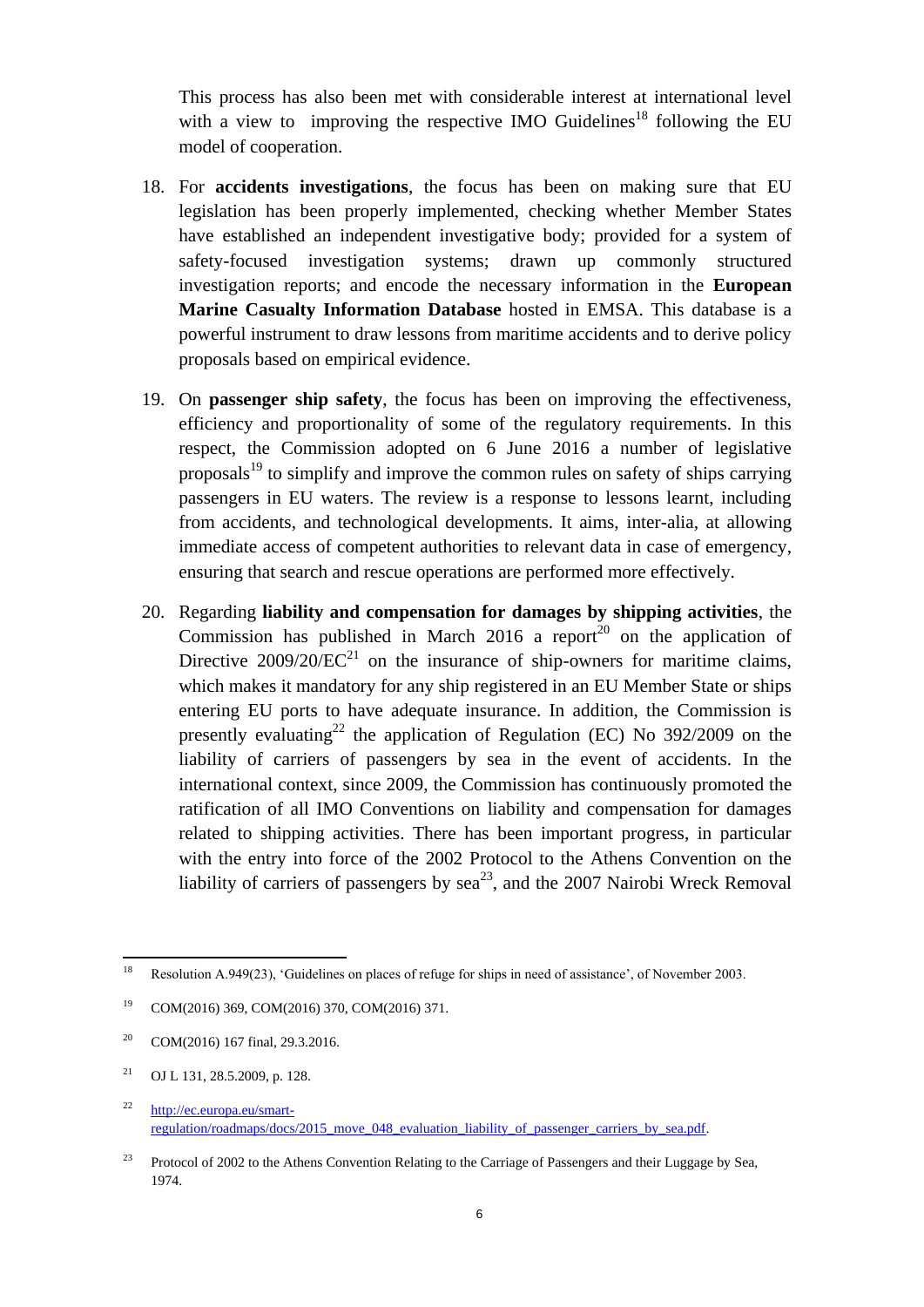Convention<sup>24</sup>. However, there are still steps for Member States to take to complete ratification of all relevant instruments<sup>25</sup>.

- 21. Regarding **marine equipment**, EU legislation was revised in 2014<sup>26</sup> by replacing the annual amendments to the Directive containing the list of the applicable performance and testing standards, which have to be transposed by each of the EU Member States into their national legislation, with directly applicable implementing regulations. The revision also strengthens the requirements for the notification and control of conformity assessment bodies and enhances market surveillance.
- 22. As regards **security**, SOLAS Chapter XI-2 and part A as well as certain parts of part B of the International Ship and Port Facility Security (ISPS) Code were added to the 'acquis communautaire' by means of Regulation (EC) No 725/2004 on enhancing ship and port facility security<sup>27</sup>. The regime is complemented by Directive  $2005/65/EC$  on enhancing port security<sup>28</sup> that addresses elements of port security not covered by the Regulation. The Commission was given powers to perform inspections to verify the effectiveness of national quality control systems and maritime security measures, procedures and structures. More than 870 maritime security inspections have been conducted by the European Commission since 2005, with the technical assistance of EMSA, in order to ensure a harmonised implementation throughout the EU of the maritime security provisions, whilst also contributing to keeping high the level of vigilance in this domain. The procedures for conducting Commission inspections are provided by a relevant Commission Regulation<sup>29</sup>.
- 23. **Piracy and armed robbery at sea** remains an endemic problem in South East Asia and also in the Gulf of Guinea. And while piracy off the coast of Somalia

- <sup>28</sup> Directive 2005/65/EC of the European Parliament and of the Council of 26 October 2005 on enhancing port security – OJ L 310, 25.11.2005.
- 29 Commission Regulation (EC) No 324/2008 (EC) No 324/2008 of 9 April 2008 laying down procedures for conducting Commission inspections in the field of maritime security  $-$  OJ L 98, 10.4.2008 amended by Commission Implementing Regulation (EU) 2016/462 of 30 March 2016 – OJ L 80, 31.3.2016.

<sup>24</sup> Nairobi International Convention on the Removal of Wrecks, 2007.

<sup>&</sup>lt;sup>25</sup> In the case of the "Protocol of 2010 to Amend the International Convention on Liability and Compensation for Damage in Connection with the Carriage of Hazardous and Noxious Substances (HNS) by Sea, 1996", there is presently an inter-institutional procedure pending, on the basis of the Commission's proposals for two Council Decisions authorising Member States to ratify the 2010 Protocol on behalf of the Union (COM(2015) 304 final and COM(2015) 305 final, of 22.6.2015). The two Council Decisions are a prerequisite before Member States can ratify the Protocol on account of the affectation of Union rules, in particular those emanating from Directive 2004/35/EC on environmental liability with regard to the prevention and remedying of environmental damage (OJ L 143, 30.4.2004, p. 56).

<sup>&</sup>lt;sup>26</sup> Directive 2014/90/EU of the European Parliament and of the Council of 23 July 2014 on marine equipment and repealing Council Directive 96/98/EC – OJ L 257, 28.8.2014, p. 146–185

<sup>&</sup>lt;sup>27</sup> Regulation (EC) No 725/2004 of the European Parliament and of the Council of 31 March 2004 on enhancing ship and port facility security – OJ L 129, 29.4.2004.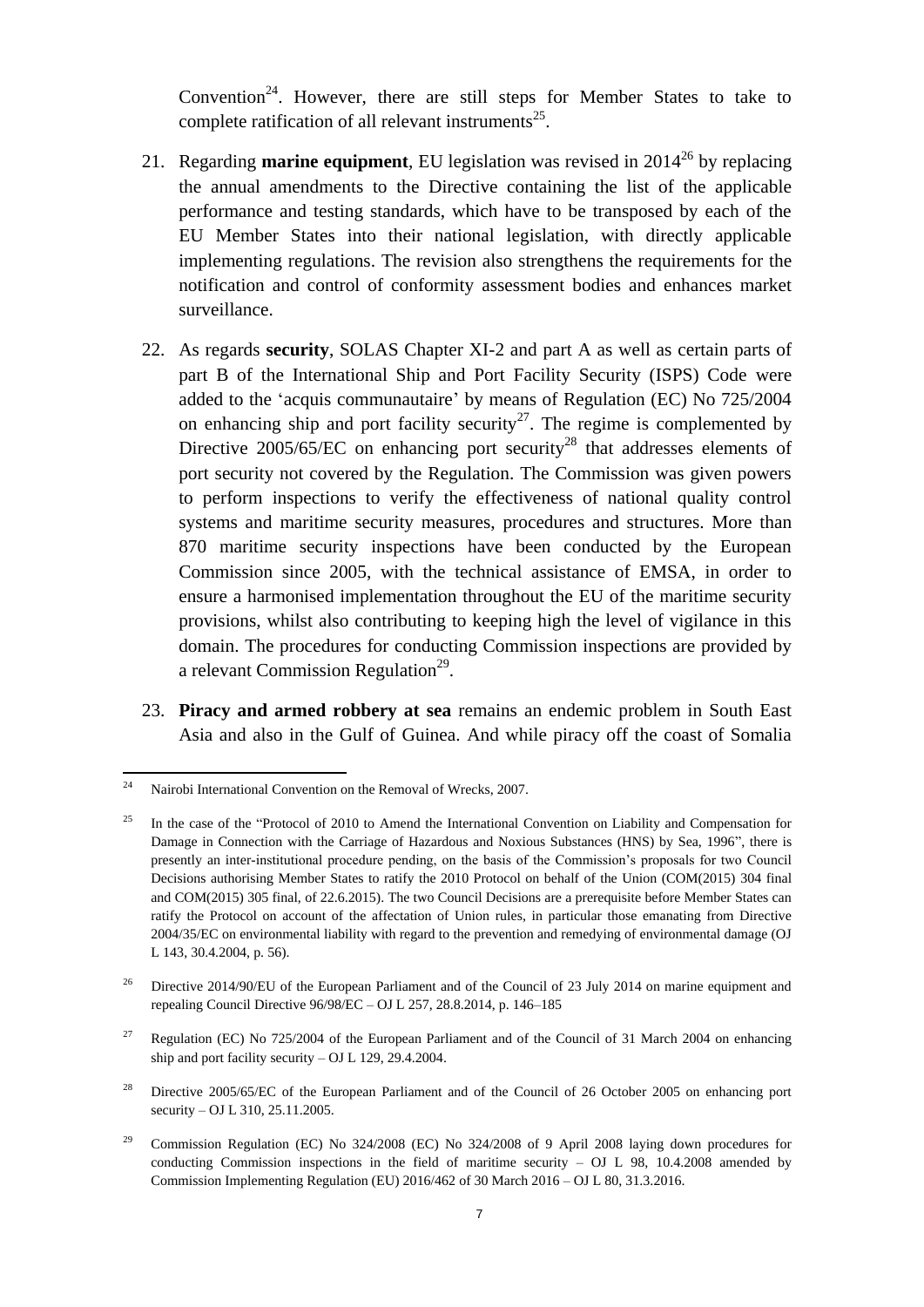has declined, the fears of resurgence are very real. In combating piracy and armed robbery, collaboration of the Navies<sup>30</sup> and use of armed guards has proved to be effective as has been repeatedly underlined by the Contact Group on Piracy off the Coast of Somalia<sup>31</sup>. The Commission also adopted a Recommendation on Best Management Practices<sup>32</sup>, to make ships harder to hijack.

#### **2.2. Outlook**

- 24. Efforts will be pursued so that the EU retains one of the world's most stringent legislative frameworks to prevent and respond adequately to maritime accidents. Experience has shown that even if they are parties to the same IMO conventions, differences between Member States in terms of safety legislation and implementation of international rules can be significant.
- 25. On **passenger ship safety**, the focus is on further enhancing the level of safety and facilitating the internal market. The Union has submitted proposals to the  $IMO<sup>33</sup>$  for the upgrade of international damage stability standards for passenger ships. The results of the international debate in the course of 2016 will form the background of any further EU action in this respect. The Commission, supported by EMSA and in cooperation with Member States and stakeholders, will also follow-up on the remaining recommendations of the REFIT fitness check on EU passenger ship safety legislation<sup>34</sup>. Further actions could include the development of guidelines or a code for small vessels built in non-steel or equivalent materials, based on functional requirements<sup>35</sup>.
- 26. The constant evolution of the sector poses new challenges (e.g. ultra large container vessels, mega-cruise ships, safety concerns in relation to LNG bunkering, etc.) and offers opportunities for innovative technological solutions. Thus, although the Union's maritime safety and environment protection *acquis* has largely been developed in the past fifteen years, existing rules and systems need to be regularly reviewed to ensure they continue to meet their objectives effectively, are adapted to new circumstances and international developments, while not imposing a greater burden than necessary on the industry. A significant fraction of the EU legislation in the area of maritime safety will thus be evaluated

<sup>35</sup> COM(2015) 508 – REFIT Adjusting Course: EU Passenger Ship Safety legislation Fitness Check, page 11.

<sup>30</sup> EU NAVFOR operations assisted by EMSA digital maritime surveillance services.

<sup>&</sup>lt;sup>31</sup> The Contact Group on Piracy off the Coast of Somalia was created in January 2009 pursuant to UN Security Council Resolution 1851.

<sup>&</sup>lt;sup>32</sup> Commission Recommendation of 11 March 2010 on measures of self-protection and the prevention of piracy and armed robbery against ships – OJ L 67, 17.3.2010.

<sup>&</sup>lt;sup>33</sup> SDC2/3/6, SDC3/3/7 and MSC95/6/2.

<sup>&</sup>lt;sup>34</sup> COM(2015) 508 – REFIT Adjusting Course: EU Passenger Ship Safety legislation Fitness Check.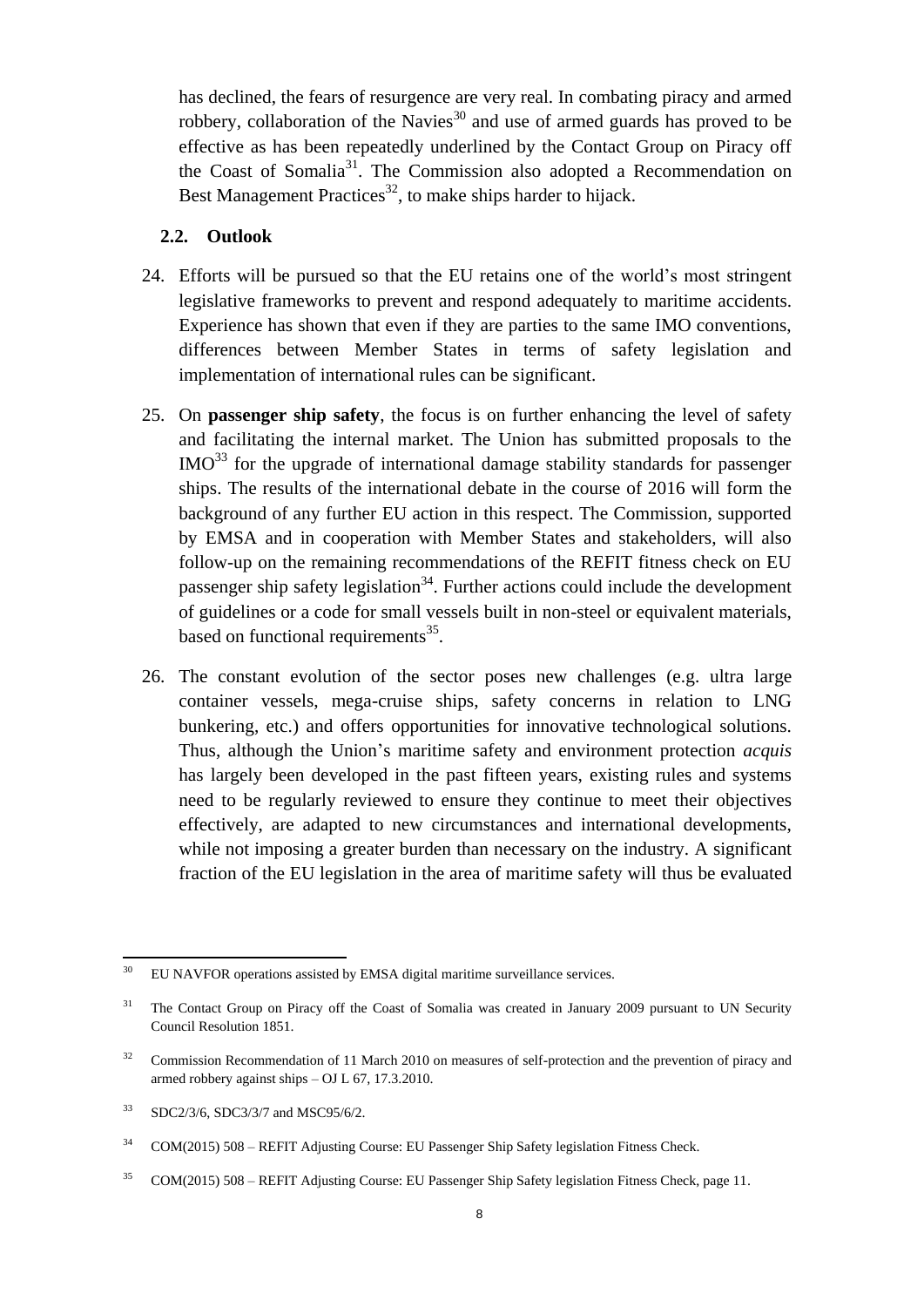in order to verify if it continues to be **fit for purpose**<sup>36</sup>. This will concern, inter alia, the areas of vessel traffic monitoring, port State control, flag State responsibilities and accident investigation.

- 27. **Effective enforcement** is also vital: support can be given to Member States' maritime administrations through EMSA as a competence centre on which national administrations can draw, for example in using the EMSA hosted systems and applications<sup>37</sup>. This can support them in their roles as port state or coastal state. EMSA's visits and inspections programme of the EU maritime safety  $acquis$  helps in identifying shortcomings and improvement opportunities<sup>38</sup>. EMSA's role could evolve to provide further support to national authorities responsible for **Coast Guard functions** for safety, security, environmental protection, law enforcement and maritime border and fisheries control<sup>39</sup>, as agreed by the co-legislators within the European Border and Coast Guard package.
- 28. Establishing a comprehensive framework of **security measures** based on prevention, reaction capacity and resilience is a continuing objective. As specified in the 2009 Communication<sup>40</sup>, such a framework should lead to a genuine 'security culture' becoming an integral part of quality shipping and port operations, while not compromising unnecessarily the performance of shipping and the quality of life of seafarers and passengers.
- 29. **Terrorist threats** need continued careful consideration. The 2009 Communication states that the Commission and Member States should continue supporting the implementation of international security measures commensurate with the prevailing security threat and based on appropriate risk analysis methodologies. Flag states and ship owners need to cooperate closely and seafarers need to receive the appropriate basic and continuous training.

- <sup>39</sup> COM(2015) 667 final Proposal for a Regulation of the EP and Council amending Regulation (EC) No 1406/2002 establishing a European Maritime Safety Agency.
- <sup>40</sup> Communication from the Commission to the European Parliament, the Council, the European Economic and Social Committee and the Committee of the Regions – Strategic goals and recommendations for the EU's maritime transport policy until 2018 COM/2009/0008 final.

 $\overline{a}$ <sup>36</sup> COM(2015) 610 final – Commission Work Programme 2016 – REFIT Initiatives – Maritime Legislation Fitness Check. See also REFIT Evaluation Roadmap of Directive 2009/21/EC on compliance with flag State requirements (FS Directive) and Directive 2009/18/EC establishing the fundamental principles governing the investigation of accidents in the maritime transport sector (AI Directive), http://ec.europa.eu/smartregulation/roadmaps/docs/2016\_move\_059\_ev\_accident\_investigation\_en.pdf.

<sup>&</sup>lt;sup>37</sup> SafeSeaNet, CleanSeaNet, LRIT and Thetis and integrated maritime services based on combining information – see point 16.

<sup>38</sup> COM(2016) 3171 – Commission Opinion on the draft Single Programming Document for 2017-2019 of the European Maritime Safety Agency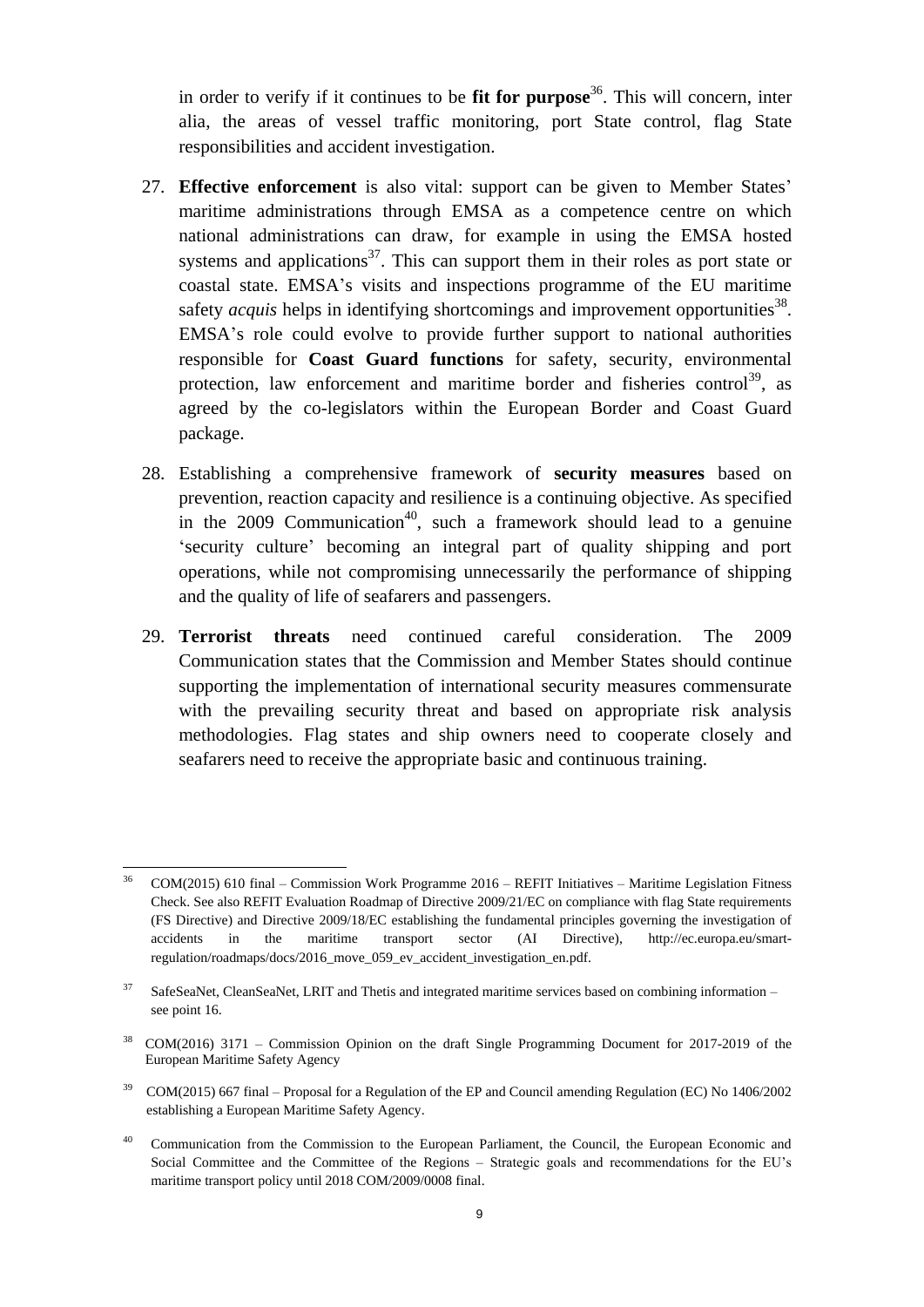30. As specified in the proposal for a Directive on Network and Information Security  $(NIS)^{41}$ , cyber **security** needs to be extended to a number of sectors not yet covered by appropriate rules, among which transport, including maritime transport.

# **3. DIGITALISATION AND SIMPLIFICATION FOR MORE EFFICIENT WATERBORNE TRANSPORT**

### **3.1. Objectives & Accomplishments**

- 31. One of the goals of the 2009 Communication was to establish a true 'European maritime transport space without barriers', removing unnecessary **administrative obstacles** to maritime transport within the Internal Market. The associated action plan<sup>42</sup> proposed to simplify customs formalities and administrative procedures, improve electronic transmission by creating "e-maritime" systems and rationalise relevant EU regulations.
- 32. **SafeSeaNet** has been a useful tool which has developed into the Union Maritime Information and Exchange system. Apart from enhancing maritime safety, port and maritime security, environmental protection and pollution preparedness, this allows for the exchange, in accordance with Union legislation, of additional information aiming at facilitating efficient maritime traffic and maritime  $transport^{43}$ .
- 33. Since 2009, initiatives were undertaken to streamline information requests by authorities, facilitate data exchange between administrations ('reporting once principle'), and achieve more efficient monitoring of maritime traffic. The **Reporting Formalities Directive**<sup>44</sup> required that by 1 June 2015, a selected list of documents – that ships have to present to port and other authorities – are reported only once in electronic format to harmonised National Single Windows (NSW). Harmonised guidelines<sup> $45$ </sup> were developed in consultation with experts from the national administrations and the industry.

 $\overline{a}$ 41 Proposal for a Directive of the European Parliament and of the Council concerning measures to ensure a high common level of network and information security across the Union – COM/2013/048 final – 2013/0027 (COD). On 7th December 2015, the European Parliament and the Council reached an agreement on the Commission's proposed measures to increase online security in the EU. The NIS Directive is expected to enter into force in August 2016.

 $42$  COM(2009) 10 final – Communication and action plan with a view to establishing a European maritime transport space without barriers.

<sup>43</sup> Cf. footnote 16.

<sup>&</sup>lt;sup>44</sup> Directive 2010/65/EU of the European Parliament and of the Council on reporting formalities for ships arriving in and/or departing from ports of the Member States and repealing Directive 2002/6/EC.

<sup>45</sup> National Single Window Guidelines – 17.042015 – http://ec.europa.eu/transport/modes/maritime/doc/2015-06-11 nswguidelines-final.pdf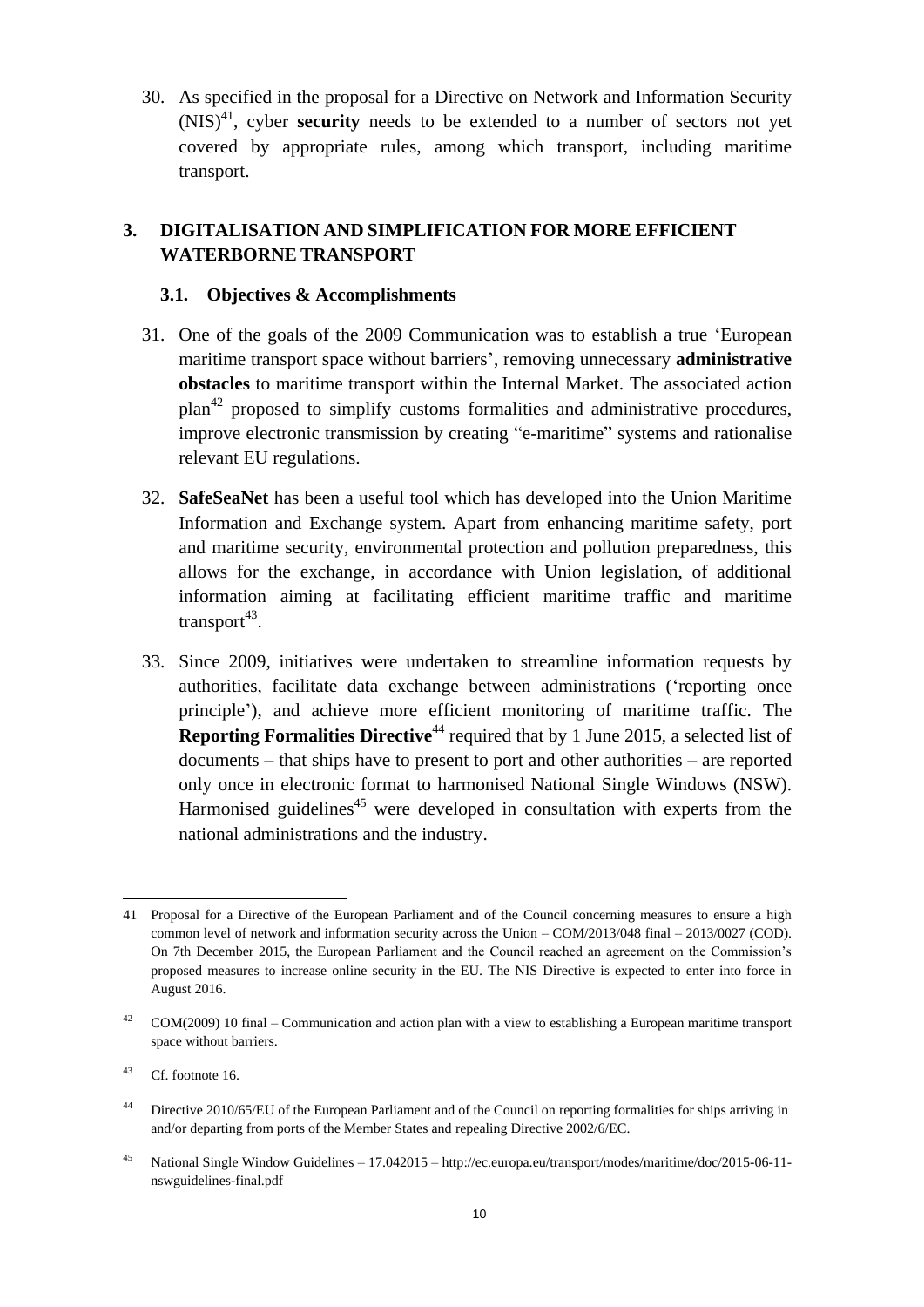- 34. A **Blue Belt initiative**<sup>46</sup> was also launched in 2013 to relieve EU goods transported between EU seaports from the administrative and customs formalities that apply to goods arriving from overseas. Simplified formalities for regular shipping services have been in place since  $1<sup>st</sup>$  March 2014<sup>47</sup>. In addition, transportation of Union goods which have been brought from one point to another within the customs territory of the Union and temporarily leave that territory by sea will be facilitated by customs legislation on the "Customs Goods Manifest", a simplified data set which will permit the identification of EU goods and exempt them from custom formalities<sup>48</sup>.
- 35. Along with administrative simplification, the 2009 Communication called for framework conditions that are more attractive for **investment** in the port sector and in the connection between ports and hinterland. The use of funding programmes such as the **Trans-European Network Transport projects** was advocated to assist in those developments and promote the use of waterborne transport.
- 36. In 2013, the Commission adopted the Communication "**Ports: an engine for growth**" <sup>49</sup> envisaging legislative and non-legislative measures to improve the competitiveness of the TEN-T ports and their environmental performance. As follow up, the Commission presented in 2013 a proposal for a Regulation establishing a framework on market access to port services and financial transparency of ports<sup>50</sup>. The European Parliament and the Council reached an agreement on 27 June 2016, and plan to adopt it by the end of the year. It would contribute to high quality port services, notably by facilitating access to the market of port services and improving the training of personnel. It will also provide transparency in public funding and port charging and improve the governance of ports so as to make the other rules of the scheme more effective.
- 37. In the field of the Trans-European Networks (TEN-T), the Commission has appointed 'European coordinators' with, inter alia, the task of better integrating ports in the TEN-T Corridors and the Motorways of the Sea. Furthermore, the Commission has undertaken actions to promote a good social climate in ports and improve the health, safety and training of port workers and support the work of

 46 COM(2013) 510 final – Communication from the Commission Blue Belt, a Single Transport Area for shipping.

<sup>&</sup>lt;sup>47</sup> Commission Implementing Regulation (EU) No 1099/2013 of 5 November 2013, amending Regulation (EEC) No 2454/93 laying down provisions for the implementation of Council Regulation (EEC) No 2913/92 establishing the Community Customs Code (enhancement of regular shipping services).

<sup>48</sup> Commission Delegated Regulation (EU) 2015/2446 of 28 July 2015 supplementing Regulation (EU) No 952/2013 of the European Parliament and of the Council as regards detailed rules concerning certain provisions of the Union Customs Code – OJ L 343, 29.12.2015. Commission Implementing Regulation (EU) 2015/2447 of 24 November 2015 laying down detailed rules for implementing certain provisions of Regulation (EU) No 952/2013 of the European Parliament and of the Council laying down the Union Customs Code – OJ L 343, 29.12.2015.

<sup>49</sup> COM(2013) 295.

 $50$  COM(2013) 296.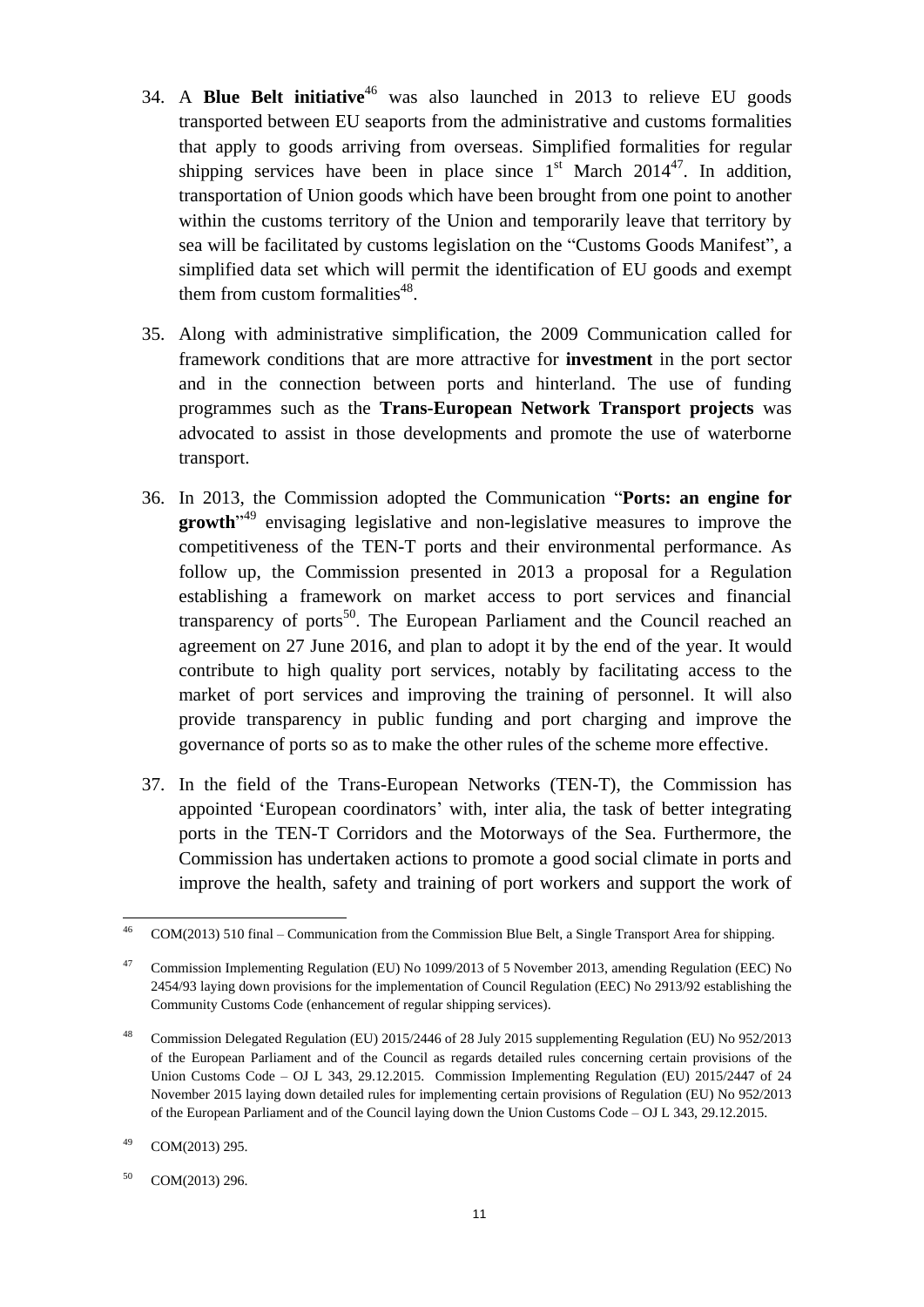the Committee for European Social Dialogue established by the port social partners in June 2013. Finally, the Commission has investigated ports practices in the EU on the basis of Article 49 TFUE (freedom of establishment), as interpreted by the Court of Justice. Reference is made in particular to the Court's judgment of 11 December 2014, which clarified that requirements concerning the mandatory employment of identified staff may infringe Art 49 TFEU (Case C-576/13).

- 38. A comprehensive approach towards investments in the maritime transport was also developed. Besides the funding available under the framework of regional and cohesion policy, the new **TEN-T guidelines and the Connecting Europe Facility** instrument  $(CEF)^{51}$  boost the creation of a network of multimodal transport corridors featuring modern trans-shipment facilities and advanced technologies. In this context, between 2009 and 2014, around EUR 660 million was allocated to Motorways of the Sea, which form the maritime pillar of TEN-T/CEF and aim at supporting sustainable short-sea routes, maritime corridors, infrastructure development in ports, and sea-based transport services integrated in logistics chains. A Programme Support Action aiming to support the implementation of the TEN-T network relating to maritime ports and inland waterways was launched in 2016 to examine ways to further improve their integration in the network.
- 39. In the field of **Research and Innovation**, the 2009 Communication stressed the influence of RTD initiatives on the competitiveness of Europe's maritime industry, and on its ability to meet the environmental, energy and safety challenges. In this context, EUR 353 million was allocated for Research and Innovation in the area of maritime transport during the period 2009-2015 under the framework of Horizon 2020 as well as in EU's previous R&I Framework Programme 7 (FP7).

# **3.2. Outlook**

40. The simplification of administrative formalities for shipping and maritime carriage of goods, as well as the need for a comprehensive electronic document, was the number one concern of the respondents to the public consultation. In particular, with reference to the Reporting Formalities Directive, the shipping industry urges further progress towards full EU harmonisation of reporting requirements and wider coverage of formalities through a **harmonised electronic cargo manifest (e-Manifest)**, which could be implemented through a European maritime single window, ensuring an EU-wide 'reporting-once' principle as specified in the relevant EU legislation<sup>52</sup>. The legislative framework will be

<sup>51</sup> <sup>51</sup> OJ L 348, 20.12.2013, p. 129–171.

<sup>&</sup>lt;sup>52</sup> Articles 3 and 5 of Directive 2010/65/EU of the European Parliament and of the Council of 20 October 2010 on reporting formalities for ships arriving in and/or departing from ports of the Member States and repealing Directive 2002/6/EC – OJ L 283, 29.10.2010, and Annex III of Directive 2002/59/EC of the European Parliament and of the Council of 27 June 2002 establishing a Community vessel traffic monitoring and information system and repealing Council Directive 93/75/EEC – OJ L 208, 5.8.2002.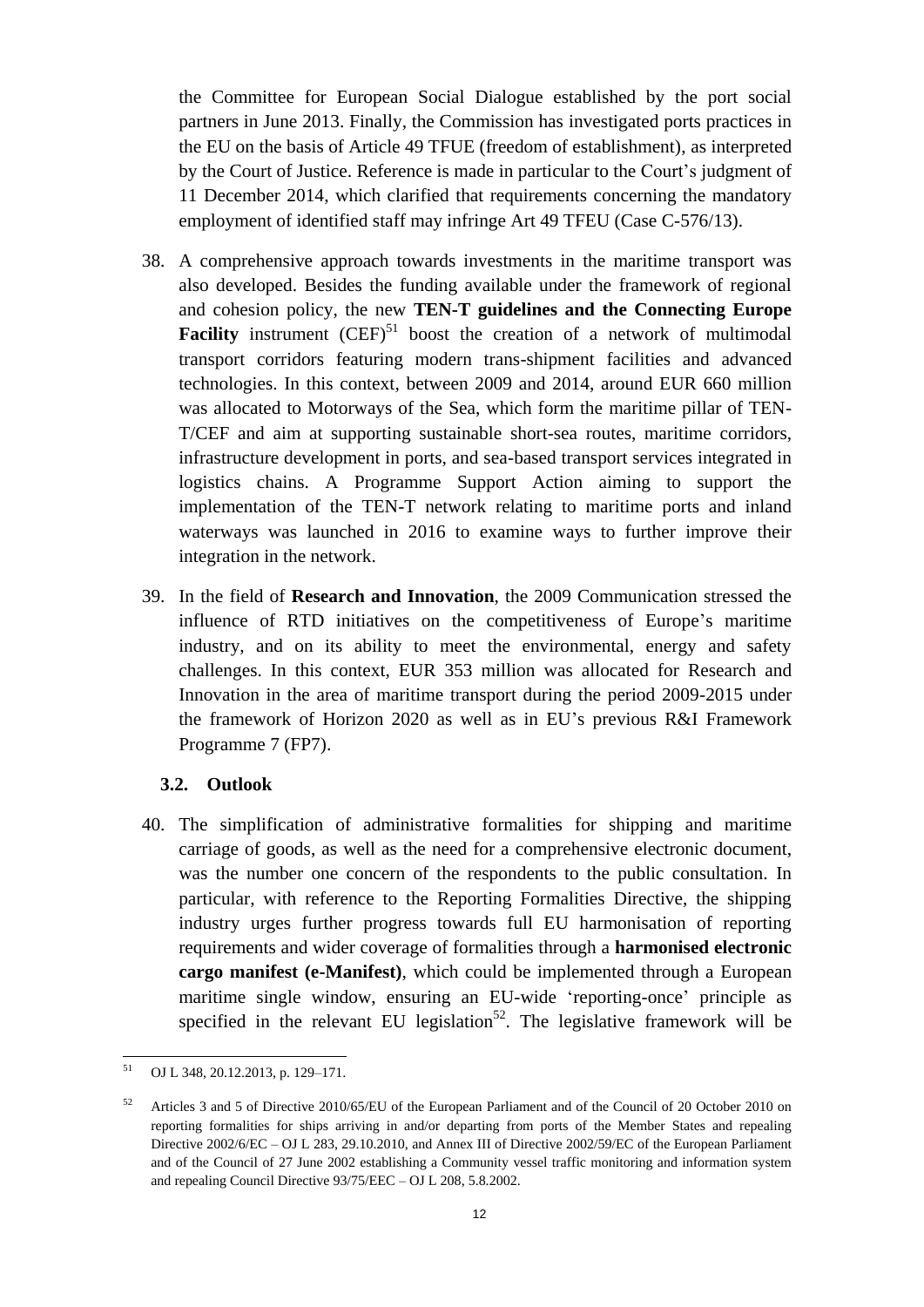evaluated in  $2016^{53}$  to identify possible shortcomings and possible ways of further reducing administrative burden, including in respect of the central role of the Union Maritime Information and Exchange system hosted by EMSA.

- 41. Additional aspects of administrative simplification, optimisation of cargo flows, and better use of existing infrastructure through the use of digital technologies, will be addressed in the recently established **Digital Transport & Logistics**  Forum<sup>54</sup>. The forum gathers representatives of national administrations and transport operators to promote use of electronic documents and information exchange. Sharing of data on traffic conditions, cargo positioning, and availability of infrastructure and equipment will be explored with a view to optimising corridor logistics. Synergies with TEN-T policy will be sought in this context. Better coordination of maritime and inland waterways operations with ports and hinterland connections can be pursued, inter alia, through the integration of ICT tools (Union Maritime Information and Exchange system SafeSeaNet, River Information Service).
- 42. On the EU ports policy, the Commission has initiated work to modernise the application of the **State Aid rules to the public financing of port infrastructures**. In the context of the review of the General Block Exemption Regulation, it envisages the possibility to exempt certain port investments from the requirement of notification under state aid rules<sup>55</sup>.

## **4. ENVIRONMENTAL SUSTAINABILITY & DECARBONISATION**

#### **4.1. Objectives and Accomplishments**

- 43. Improving the environmental record of maritime transport was among the prime aims of the 2009 Communication which invited the Commission, the Member States and the European maritime industry to work together towards the longterm objective of 'zero-waste, zero emission' maritime transport.
- 44. Maritime transport is widely recognised as the most environmentally sustainable and energy efficient way of moving large quantities of cargo. Even so, the volume of the shipping activity is so large that it produces a substantial amount of emissions that are harmful for human health and the environment. The need for cleaner shipping has thus come into focus in relation to both emissions having a global impact – namely greenhouse gas (GHG) (2.5% of global  $CO_2$  emissions) –

<sup>53</sup> <sup>53</sup> REFIT Evaluation Roadmap of Directives 2002/59/EC on Vessel Traffic Monitoring and Information System (VTMIS) and Directive 2010/65/EU on Reporting Formalities for ships arriving in and/or departing from ports of the Member States (RFD), http://ec.europa.eu/smart-regulation/roadmaps/docs/2016\_move\_044\_rfd\_vtmis\_en.pdf

<sup>54</sup> C(2015) 2259 final – Commission Decision of 9.4.2015 in setting- up an expert group on Digital Transport and Logistics ('the Digital Transport and Logistics Forum'), http://ec.europa.eu/transparency/regexpert/index.cfm?do=groupDetail.groupDetail&groupID=3280.

<sup>&</sup>lt;sup>55</sup> For details, cf. the draft amending Regulation published for consultation: http://ec.europa.eu/competition/consultations/2016\_gber\_review/draft\_regulation\_en.pdf.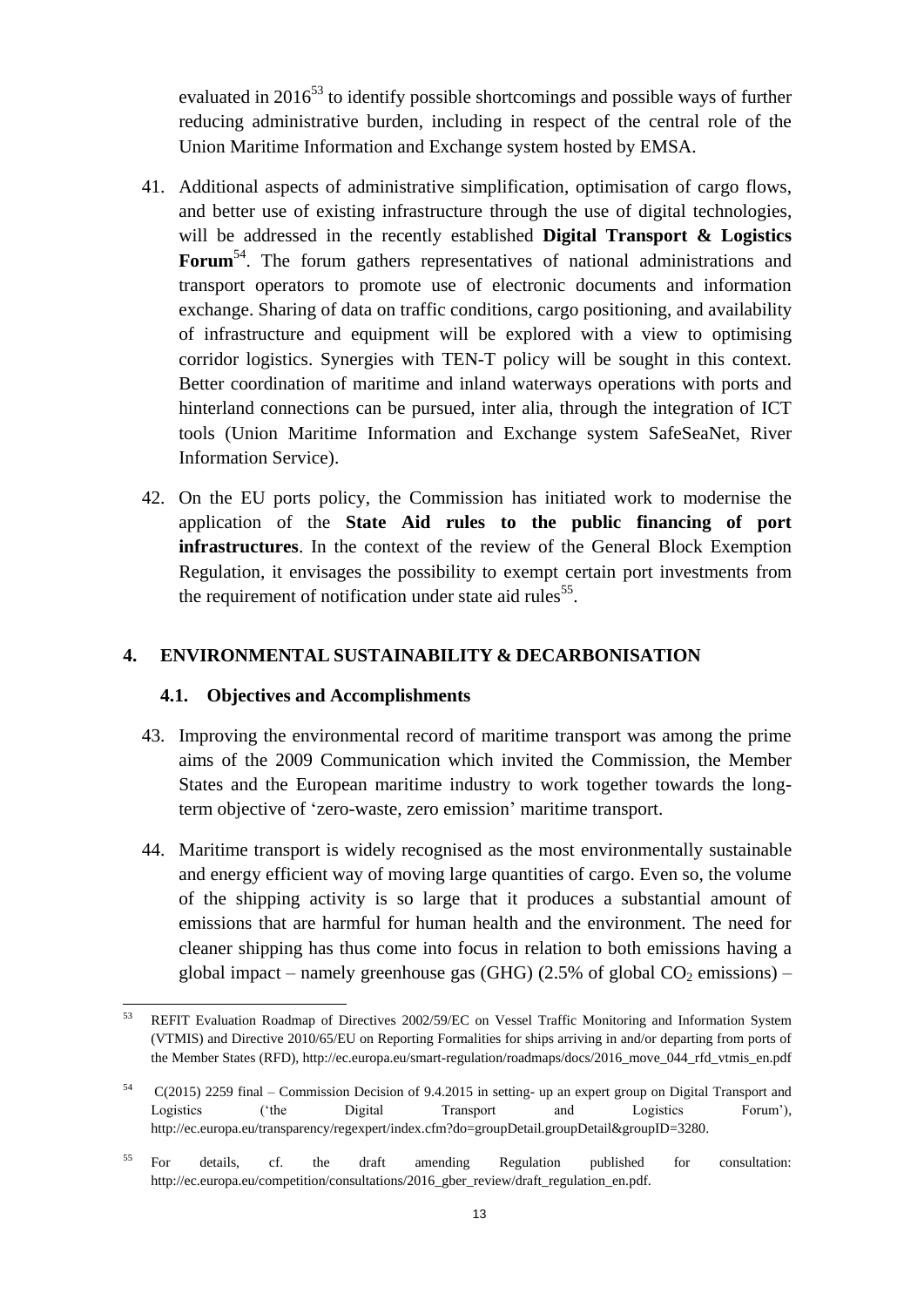and emissions of substances that are particularly harmful at regional level and notably close to coastal areas and port cities (for example, sulphur, particulate matter and nitrogen-oxides).

- 45. With regard to **GHG emissions**, progress has been made since 2009. The Commission and the EU Member States actively supported the adoption by the IMO, in July 2011, of a mandatory limit on the Energy Efficiency Design Index (EEDI) for ships built as of 2013. A Ship Energy Efficiency Management Plan was also made compulsory for all ships.
- 46. In June 2013, the Commission set out a strategy to integrate maritime emissions into the EU's policy for reducing domestic greenhouse gas emissions<sup>56</sup>. The strategy consists of three consecutive steps: **Monitoring, reporting and verification** (MRV) of  $CO<sub>2</sub>$  emissions from large ships using EU ports; setting up GHG reduction targets for the maritime transport sector; and further measures, including market based measures, in the medium to long term. The first step has been achieved with the adoption of the Regulation (EU) 2015/757 of the European Parliament and of the Council of 29 April 2015 on the monitoring, reporting and verification of carbon dioxide emissions from maritime transport (MRV Regulation) that applies to ships above 5000 gross tonnage, regardless of their flag, calling at EU ports, as of 1st of January 2018.
- 47. With regard to the EU legislation on **port reception facilities** for ship generated waste and cargo residues<sup>57</sup>, the Commission has undertaken several actions. It has incorporated changes from the related international provisions in the MARPOL Convention<sup>58</sup>. With the assistance of EMSA it has facilitated and streamlined the electronic reporting and works on the implementation of an information and monitoring system set up under Directive 2000/59/EC which is expected to expedite port handling and facilitate enforcement by competent authorities. Finally, it has adopted interpretative Guidelines<sup>59</sup> which should result in a more harmonised application and a level playing field for port users. A thorough REFIT Evaluation was also finalised in May $^{60}$ .

 $\overline{a}$ <sup>56</sup> Communication from the Commission to the European Parliament, the Council, the European Economic and Social Committee and the Committee of the Regions, 'Integrating maritime transport emissions in the EU's greenhouse gas reduction policies', COM(2013) 479 final.

<sup>&</sup>lt;sup>57</sup> Directive 2000/59/EC on port reception facilities for ship-generated waste and cargo residues.

<sup>58</sup> Commission Directive (EU) 2015/2087 of 18 November 2015 amending Annex II to Directive 2000/59/EC of the European Parliament and the Council on port reception facilities for ship-generated waste and cargo residuesOJ L 302, 19.11.2015, p. 99–102.

 $59$  2016/C 115/05 Commission Notice — Guidelines for the interpretation of Directive 2000/59/EC on port reception facilities for ship generated waste and cargo residues.

COM(2016) 168 final, 31.03.2016 Report from the Commission to the European Parliament and the Council -REFIT Evaluation of Directive 2000/59/EC on port reception facilities for ship generated waste and cargo residues.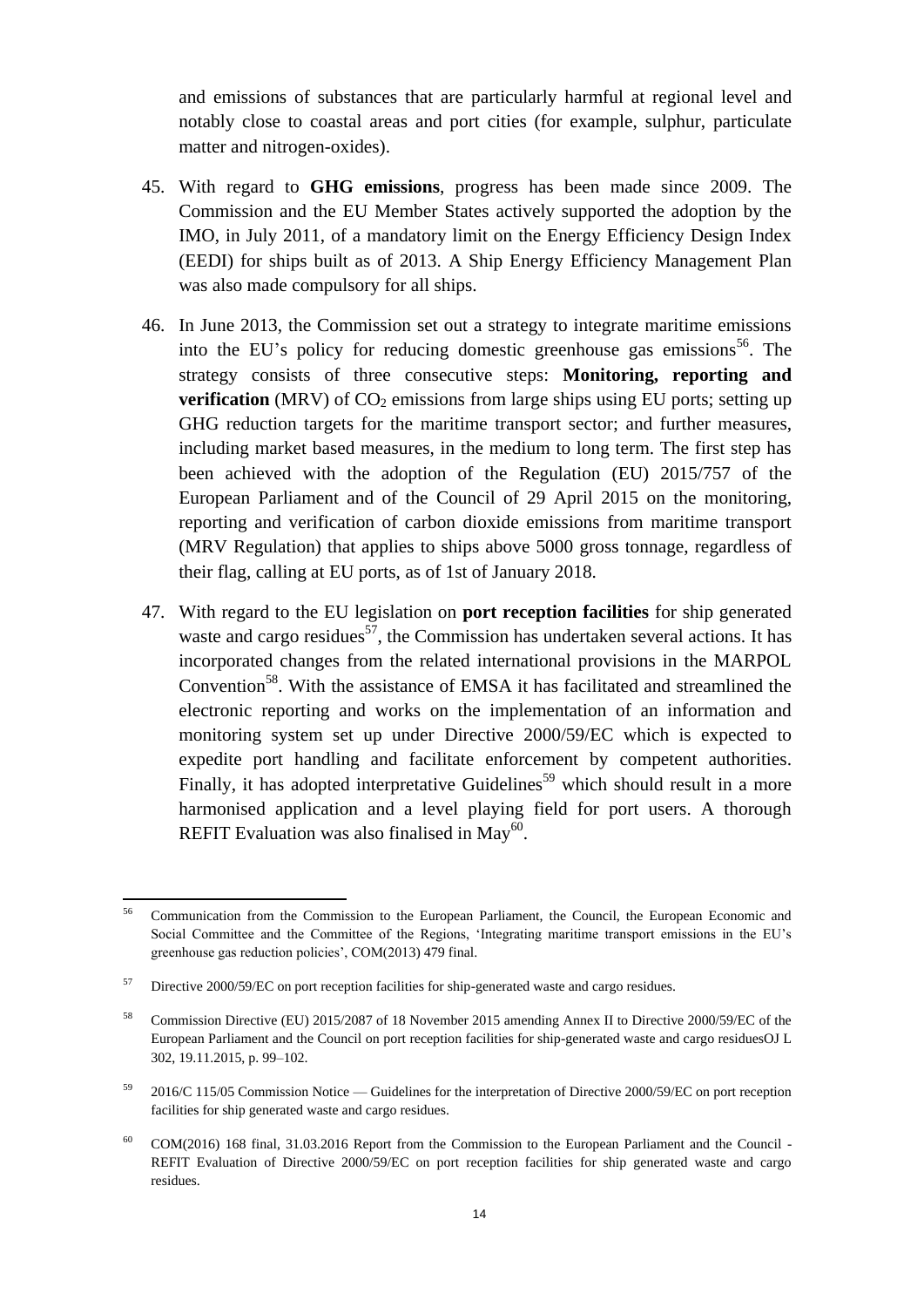- 48. Global shipping mostly uses heavy fuel oil with high sulphur content of up to 3.5%. New **sulphur emission limits** were globally adopted in IMO in 2008 and included in Directive 2012/33/EU of the European Parliament and of the Council of 21 November 2012 amending Council Directive 1999/32/EC as regards the sulphur content of marine fuels: they impose 0.1% sulphur fuels as of 1 January 2015 in Sulphur Emission Control Areas (SECA), down from 1.0%. The Directive also reduces sulphur content to 0.5%, as of 2020, in all other EU waters (currently 3.5%).
- 49. In order to comply with these new limits, operators may use low sulphur fuel; install on-board filters (scrubbers); or adopt alternative fuel technologies. The latter solution is mainly contemplated for new ships as it would require major modifications.
- 50. In 2013, the European Commission set up the **European Sustainable Shipping Forum** (ESSF) – gathering representatives of national administrations and of the shipping industry – to facilitate implementation of and compliance with environmental legislation in the maritime sector. The ESSF provides advice and technical expertise to the Commission on the development and implementation of legislation, policies, projects and programmes in the field of maritime transport sustainability and facilitates exchanges of information on initiatives, projects and partnerships dealing with maritime transport sustainability. It has coordinated input into international discussions at IMO and at the International Standardization Organization (ISO).
- 51. Clean and sustainable shipping will be further promoted with the effective implementation of Directive 2014/94/EU on the **deployment of alternative fuels** infrastructure (especially with the promotion and use of LNG as marine fuel), ensuring the necessary standardization and set up of a basic fuel supply infrastructure before 2025 with EU financial support.
- 52. The new TEN-T guidelines and their main financing instrument, the Connecting Europe Facility (CEF), support the **promotion of green shipping**. In this context over EUR 185 million (including Motorway of the Sea projects) were allocated in 2014 and 2015 for studies, pilot actions and infrastructure projects to support new technologies and innovation in processes. Furthermore, with a view to mobilize investments from the private and public sectors, a dedicated tool for the shipping sector is being prepared together with the European Investment Bank to reduce the risk of investing in clean maritime technologies.
- 53. The environmental performance of shipping can also be improved through the promotion of voluntary **'green charging'** schemes by EU ports. In this respect a study on environmental port charging that has been launched by the Commission in December 2014 and is now in the concluding stages will provide input for further reflection.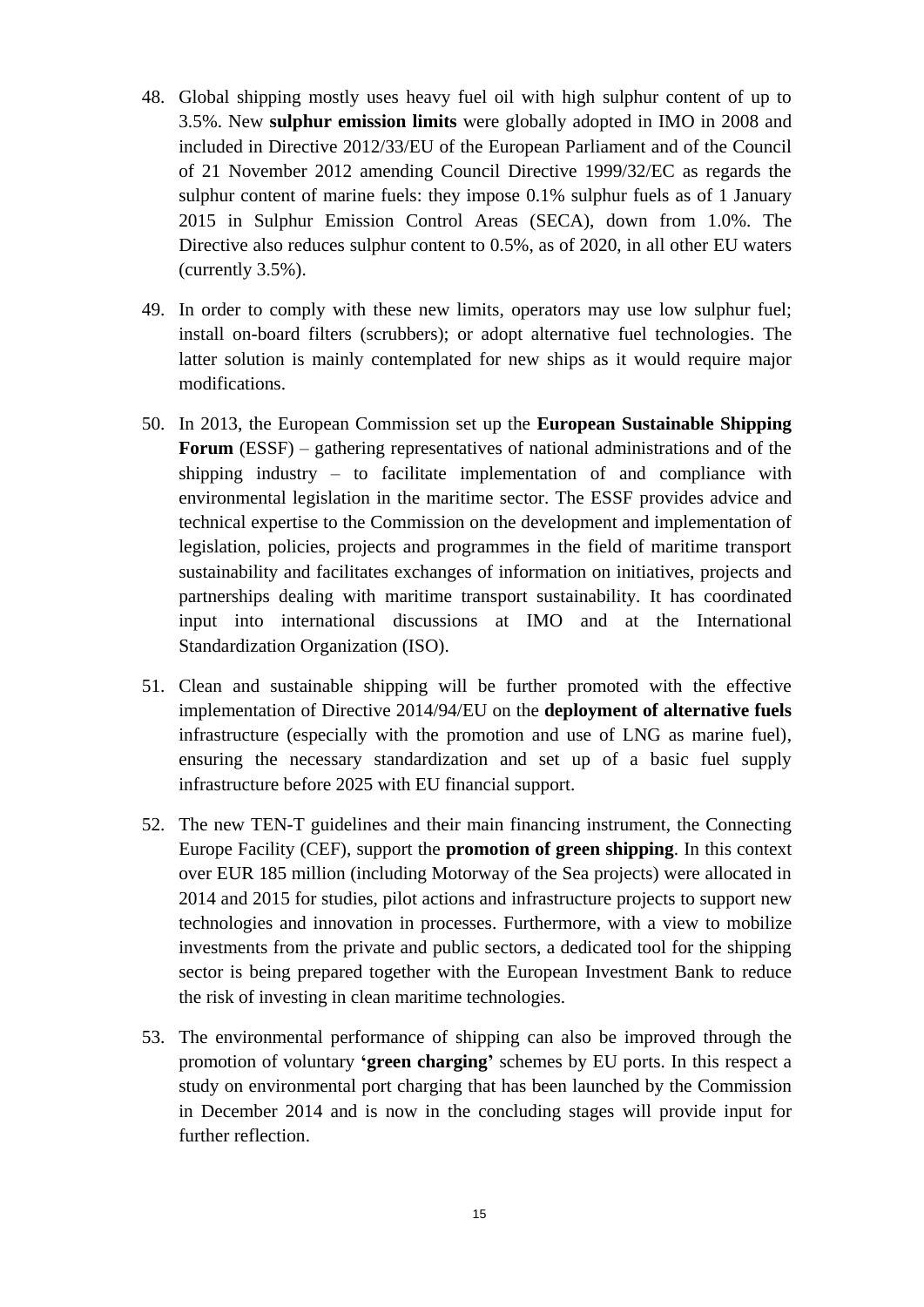#### **4.2. Outlook**

- 54. The Paris Agreement is intended to limit global warming well below  $2^{\circ}C$ , which also implies an adequate contribution of the transport sector.
- 55. For the shipping sector, the EU has a strong preference for a global approach led by the  $IMO<sup>61</sup>$ . The EU and its Member States strongly support the adoption by the IMO, in 2016, of a mandatory and robust system to collect and report fuel consumption of ships on a global scale, accompanied by a viable verification mechanism to ensure data quality<sup>62</sup>. Together with a specific emission reduction objective this would support the development of further measures to reduce  $CO<sub>2</sub>$ emissions from international shipping. In the event that such a global MRV system is finalised and adopted, the EU scheme will be reviewed and if appropriate, revised in order to align it with the international scheme<sup>63</sup>.
- 56. Greater use of Short Sea Shipping also depends on a reduction of maritime air pollution. The studies and stakeholders strongly advocate the removal of obstacles to the adoption of cleaner fuels, and, in particular, favour the development of EU-wide guidance for LNG bunkering procedures, harmonization of standards and increased knowledge and exchange of experience amongst permitting authorities. CEF funding for TEN-T priorities and Motorways of the Sea can be used to support the development of 'green' infrastructure, whereas Horizon 2020 co-funds R&I into alternative propulsion systems, including for the gradual electrification of shipping.
- 57. The process of review<sup>64</sup> of Directive 2000/59/EC on port reception facilities for ship generated waste and cargo residues, provides an opportunity for further alignment with the MARPOL Convention, by ensuring consistency between definitions of ship generated waste and cargo residues, as well as data provided for waste notification and reporting. The Common Information and Monitoring system based on existing systems developed and operated by EMSA may be further developed in parallel.

 61 As stated in the Communication "Integrating maritime transport emissions in the EU's greenhouse gas reduction policies", COM(2013) 479 final, cited above.

As indicated in the Communication "A European Strategy for Low-Emission Mobility", COM(2016)501 final, which is in accordance with the EU Member States' position as presented in IMO (MEPC 69 – April 2016).

<sup>63</sup> Article 22 of Regulation (EU) 2015/757 of the European Parliament and of the Council of 29 April 2015 on the monitoring, reporting and verification of carbon dioxide emissions from maritime transport.

<sup>&</sup>lt;sup>64</sup> COM(2015) 610 final 27.10.2015 – Commission Work Programme 2016 – Annex II REFIT Initiatives.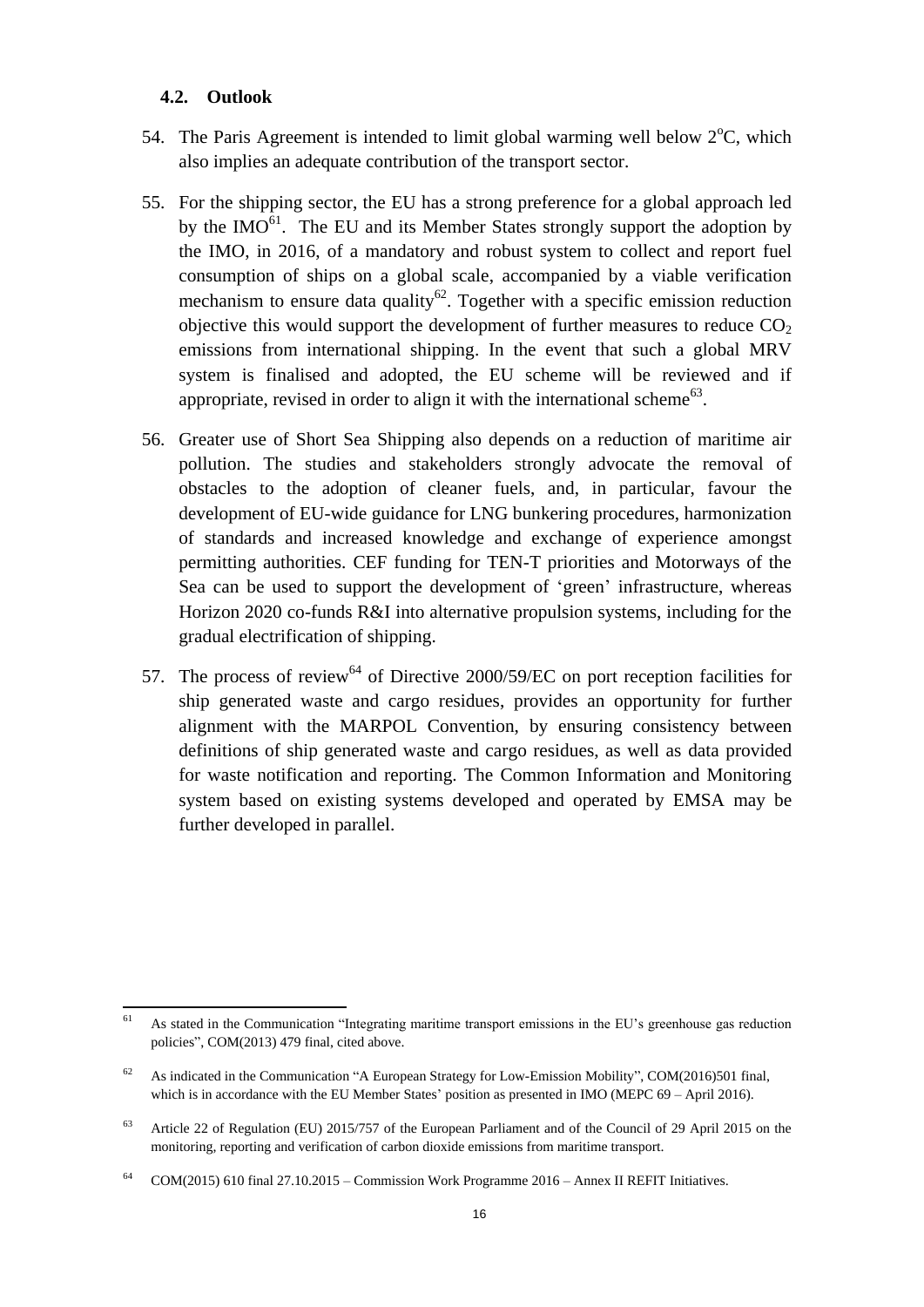# **5. A STRONGER GLOBAL PLAYER**

# **5.1. Objectives and Accomplishments**

- 58. The 2009 Communication calls for the achievement of a comprehensive international regulatory framework for shipping, suited for the challenges of the 21st century. Cooperation and **active presence from both Member States and the Commission in IMO and in the International Labour Organisation (ILO)** has allowed achieving significant results both on safety and environmental issues.
- 59. The shipping sector is confronted with **obstacles to international trade** such as discriminatory or over-demanding administrative procedures; restrictions to feedering, international relay of cargo and cabotage; and restrictions on the movement of empty containers<sup>65</sup>.
- 60. **Bilateral and multilateral agreements** on international maritime transport are important to ensure a global level playing field, market access for EU companies and overall predictability. Existing bilateral dialogues and annual meetings with China, Japan, Norway, Brazil and the US have proven very useful in identifying areas for cooperation, seeking improved market conditions for industry and building alliances on issues of common interest at international level. These dialogues also allow the clarification of the permitted scope of operations in third countries, the correct application of national rules and requirements, the finding of the cooperative solutions to minor controversies, and better understanding of private sector needs.
- 61. The **EU-China maritime transport agreement** is considered as a "best practice" example, as it not only provides a legal framework to operate in, but also foresees a mechanism of regular dialogue and exchange between the parties, as well as with the industry. In that way, it offers an official platform to address any restrictions and obstacles met in practice and a mechanism to further improve market access conditions for EU companies.
- 62. **Free Trade Agreements** (FTAs) that have strong commitments on international maritime transport are also a very important tool as they provide legal certainty, predictability and clarity and in most cases valuable additional market access. Over the reporting period, this has already been achieved through the FTAs concluded with Colombia, Peru, Korea, Ukraine, Moldova, Georgia whereas FTAs with Singapore, Ecuador, Vietnam and Canada were concluded but not yet published in the Official Journal. Other FTAs are currently been negotiated (e.g. US, Japan). Where appropriate, market access restrictions with third countries on

<sup>65</sup> Cf. footnote 6.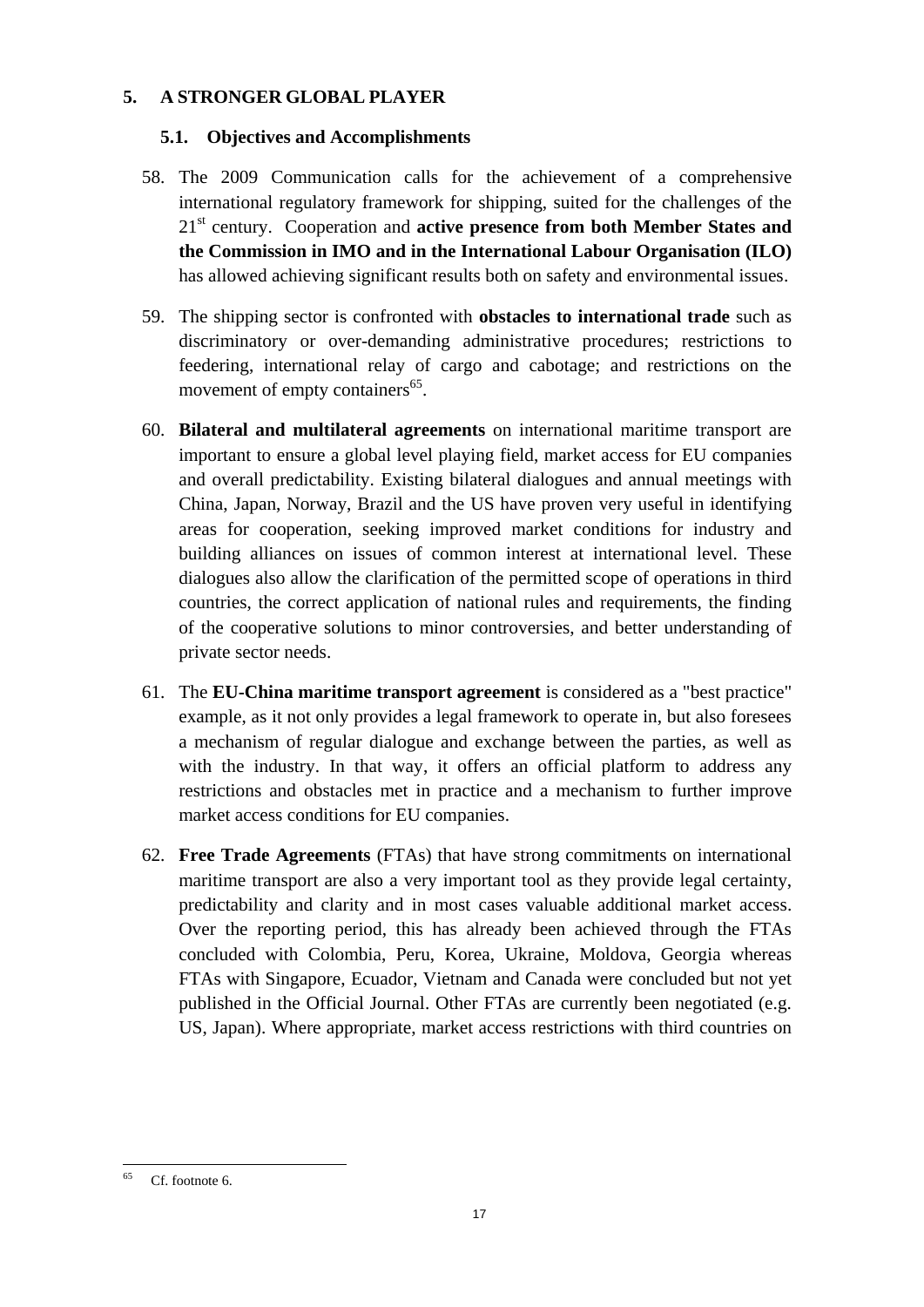matters related to maritime services are discussed by the Market Access Advisory Committee<sup>66</sup>, and followed up via the appropriate diplomatic channels.

63. In the last 15 years, the number of vessels registered in EU Member States has significantly increased, mainly due to the introduction of favourable taxation regimes, in line with the **Community Guidelines for State aids for maritime transport**<sup>67</sup>. According to the majority of the respondents to the public consultation and to the above mentioned Study on the Analysis and Evolution of International and EU Shipping<sup>68</sup>, these regimes are very important to maintain a global level playing field for EU shipping, avoid de-flagging of vessels away from the EU, and create the conditions in which shipping can effectively contribute to the EU economy.

### **5.2. Outlook**

- 64. In view of the experiences gathered, maritime transport continues to form part of the EU's ongoing (e.g. Japan, U.S.A.) negotiations on FTAs. Moreover the EU supports the inclusion of an annex on the liberalisation of maritime transport services as well as ambitious market access commitments in the ongoing negotiation of a plurilateral agreement on Trade in Services (TiSA) which the EU is currently negotiating with 22 other WTO members<sup>69</sup>.
- 65. Active participation in the work of the international organisations will continue, in particular in the field of international standards.
- 66. Bilateral regulatory cooperation underpins mutual understanding and helps build trust with third countries. Technical dialogue can be particularly useful, in particular when drawing on the expertise of EMSA.

# **6. RAISING THE PROFILE & QUALIFICATIONS OF THE SEAFARERS & MARITIME PROFESSIONS**

#### **6.1. Objectives and Accomplishments**

67. Maintaining high **qualification standards** and decent **working and living conditions** for seafarers on board of ships is important for safety, security and for the protection of the environment in order to maintain a quality EU shipping sector. The 2009 Communication focuses mainly on upgrading and enforcing international standards in the field of working conditions, increasing the

<sup>66</sup> The Committee is formed by the Commission, the Member States and the relevant industry representatives (e.g. shipowners, shipbuilders). Market access issues may be raised there by the industry, the Member States or the Commission and possible actions are discussed.

<sup>67</sup> COM(2009) 8 final, <http://eur-lex.europa.eu/legal-content/EN/TXT/PDF/?uri=CELEX:52009DC0008&from=EN>

<sup>68</sup> Cf. footnote 6.

<sup>69</sup> Point 7 of Council's Negotiating Directives for a plurilateral Trade in Services Agreement or TiSA http://trade.ec.europa.eu/doclib/press/index.cfm?id=1273.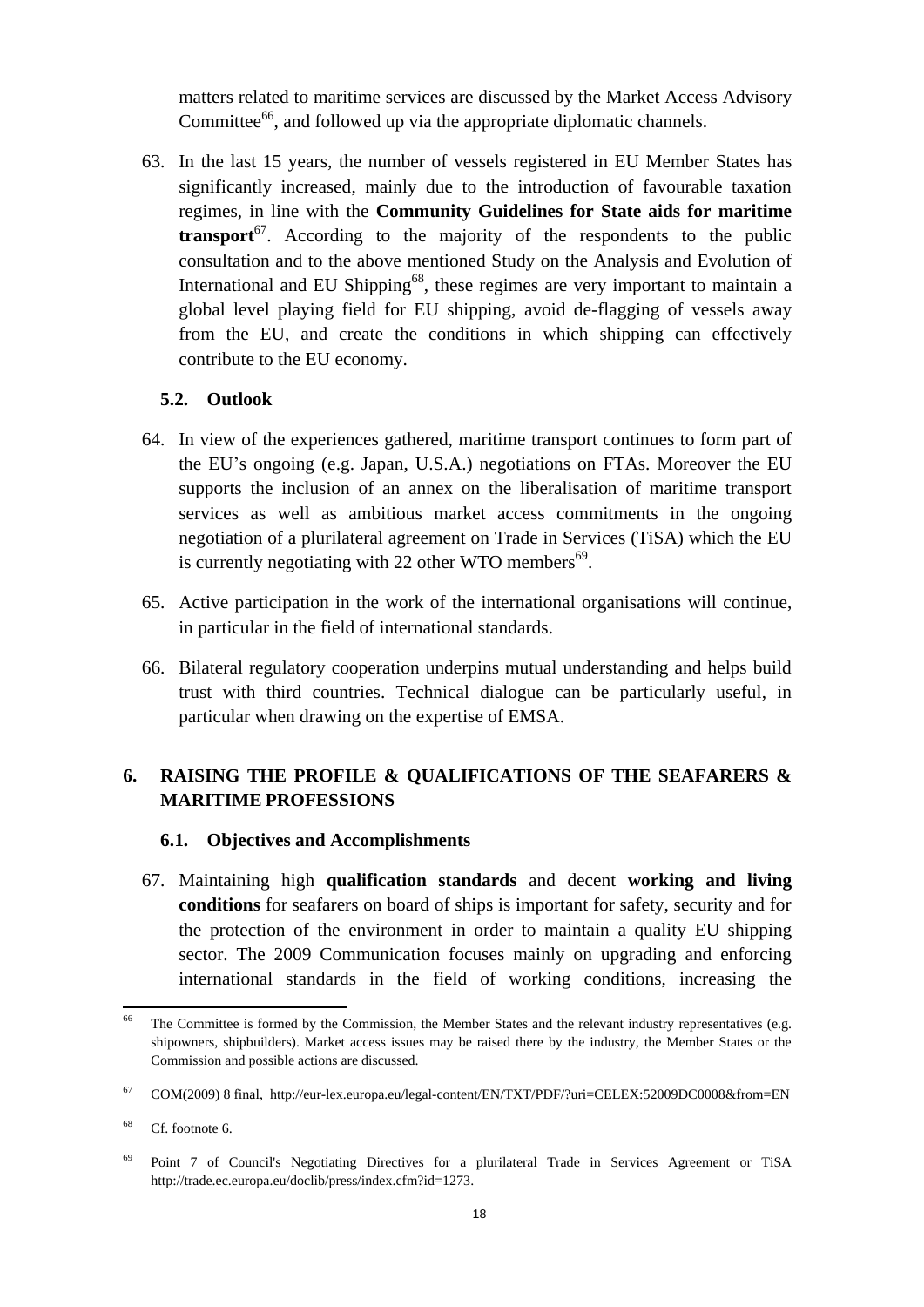**attractiveness of the profession** and on training, which are all essential to ensure the level playing field at global level.

- 68. With regards to **seafarers' working conditions**, the Union has been very proactive and achieved significant results since 2009. The ILO Maritime Labour Convention, 2006 (MLC, 2006) has been incorporated in EU legislation<sup>70</sup> based on the agreement between the EU social partners in the maritime sector. The EU social partners are currently negotiating an agreement on the 2014 amendments to the MLC, 2006 addressing, among others, the issue of abandonment of seafarers. The MLC 2006 is enforced by means of two other Directives, which ensure that the Member States concerned effectively discharge their obligations under this Convention, as flag States (with respect to the ships flying their flag), and verify the compliance with these requirements through port State control inspections (irrespective of the flag of the ship)<sup>71</sup>.
- 69. In addition, since 2015 EU seafarers have been included in the scope of five EU labour law Directives<sup>72</sup>, therefore improving the working conditions of seafarers and ensuring that seafarers working on-board EU flagged vessels are now provided with the same **information and consultation rights** as on-shore workers in all 28 EU countries in cases of collective redundancies, transfers of undertakings and employer insolvency.
- 70. On **maritime employment** and competitiveness, the vast majority of the relevant recommendations made in 2011 by the Task force on Maritime Employment and Competitiveness<sup>73</sup> have been implemented regarding the regulatory framework, the legal and administrative treatment of seafarers, working and living conditions and actions to promote the attractiveness of seafarers' professions. Many social partners' projects have been supported by the EU with a view to effectively address important issues such as seafarers' fatigue<sup>74</sup> and the guidelines to eliminate workplace bullying and harassment $^{75}$ .

<sup>70</sup> <sup>70</sup> Council Directive 2009/13/EC of 16 February 2009 implementing the Agreement concluded by the European Community Shipowners' Associations (ECSA) and the European Transport Workers' Federation (ETF) on the Maritime Labour Convention, 2006, and amending Directive 1999/63/EC, OJ L 124, 20.5.2009, p. 30–50

<sup>71</sup> Directive 2013/54/EU, Directive 2013/38/EU (amending Directive 2009/16/EC on port State control).

<sup>&</sup>lt;sup>72</sup> Directive (EU) 2015/1794 of the European Parliament and of the Council of 6 October 2015 amending Directives 2008/94/EC, 2009/38/EC and 2002/14/EC of the European Parliament and of the Council, and Council Directives 98/59/EC and 2001/23/EC, as regards seafarers, OJ L 263, 8.10.2015, p. 1–5 This directive also promotes the use of IT systems to facilitate the participation of seafarers in European Works Councils.

<sup>73</sup> [http://ec.europa.eu/transport/modes/maritime/seafarers/doc/2011-06-09-tfmec.pdf.](http://ec.europa.eu/transport/modes/maritime/seafarers/doc/2011-06-09-tfmec.pdf)

<sup>74</sup> Namely with the "HORIZON" project [\(http://www.warsashacademy.co.uk/about/our-expertise/maritime-research](http://www.warsashacademy.co.uk/about/our-expertise/maritime-research-centre/horizon-project/horizon-project.aspx)[centre/horizon-project/horizon-project.aspx\)](http://www.warsashacademy.co.uk/about/our-expertise/maritime-research-centre/horizon-project/horizon-project.aspx) funded under FP7 that lead to the development of the "MARTHA" prototype maritime fatigue prediction tool.

<sup>75</sup> http://www.etf-europe.org/files/seealsodocs/41923/Guidelines%20to%20shipping%20companies%20EN.pdf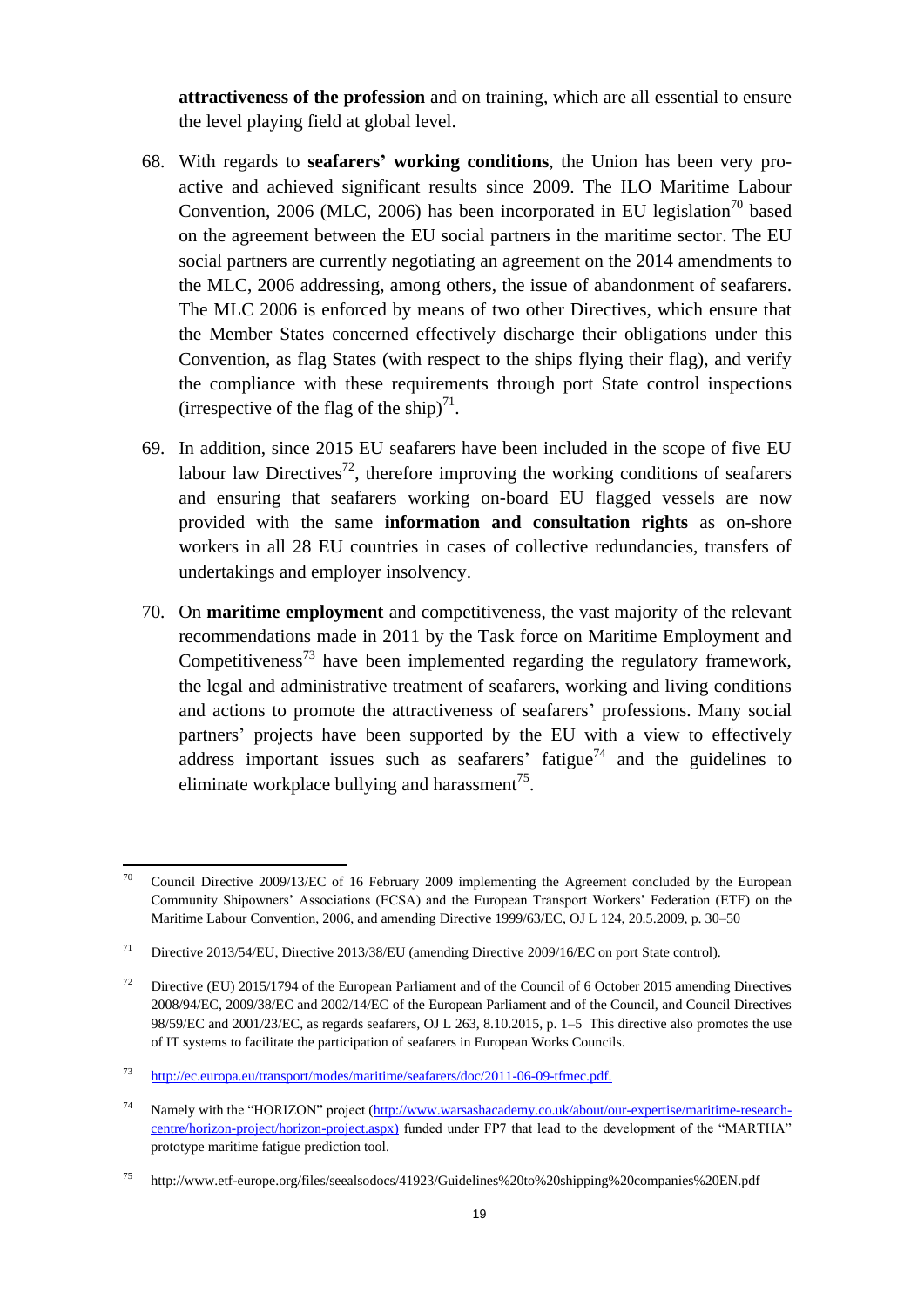- 71. Regarding **training standards**, the Manila Amendments to the International Convention on Standards of Training, Certification and Watchkeeping (STCW Convention) were incorporated into EU law by Directive 2012/35/EU of the European Parliament and of the Council amending Directive 2008/106/EC on the minimum level of training of seafarers. Directive 2008/106/EC includes also a common system of recognition of seafarers' certificates issued by non EU countries. The decision on the EU recognition of a third country is based on an assessment of its maritime education, training and certification system for seafarers undertaken by the Commission, assisted by EMSA. Currently there are more than 40 third countries recognised at EU level for this purpose.
- 72. The current 220.000 EU seafarers represent 18% of the total number of seafarers globally. By allowing reduced rates of contributions for the social protection and reduced rates on income tax for EU seafarers, the Community guidelines on State aid to maritime transport<sup>76</sup> have created more favourable conditions for **employment of EU personnel**, especially on board passenger ferries operating intra-Union routes.
- 73. However, despite the increase of the EU fleet between 2004 and 2012, EU seafarers' employment did not increase in proportion, but lagged behind<sup>77</sup>. The fact that many modern ships need smaller crews owing to technological advances and automated systems is one of the reasons of the decline of EU seafarers. Nevertheless, modern technologies require more complex and **advanced skills** by maritime professionals. Strengthening the cooperation between the education side and the employment side is crucial in order to fill skills gaps<sup>78</sup>. In this perspective, the Union has funded various studies and research projects to promote career management and development, e-training, e-education, as well as the image of the seafaring profession, with a view to create develop high professional skills specialised in greener and safer shipping operations.

#### **6.2. Outlook**

- 74. As mentioned above, the skills required from maritime professionals have become more complex – also due to increasing emphasis on multi-model supply chains. This might contribute to a shortage of skilled EU seafarers.
- 75. The Commission has launched the evaluations of Directive 2008/106/EC and Directive  $2005/45/EC^{79}$  to verify whether that legislative framework for training

 $76\,$ Commission Communication C(2004) 43.

 $77$  Oxford Economics: The economic value of the EU shipping industry – update http://www.ecsa.eu/images/Studies/150220%20European%20Shipping%20Update.pdf

<sup>78</sup> Cf. footnote 6.

<sup>79</sup> Directive 2005/45/EC of the European Parliament and of the Council on the mutual recognition of seafarers' certificates issued by the Member States and amending Directive 2001/25/EC.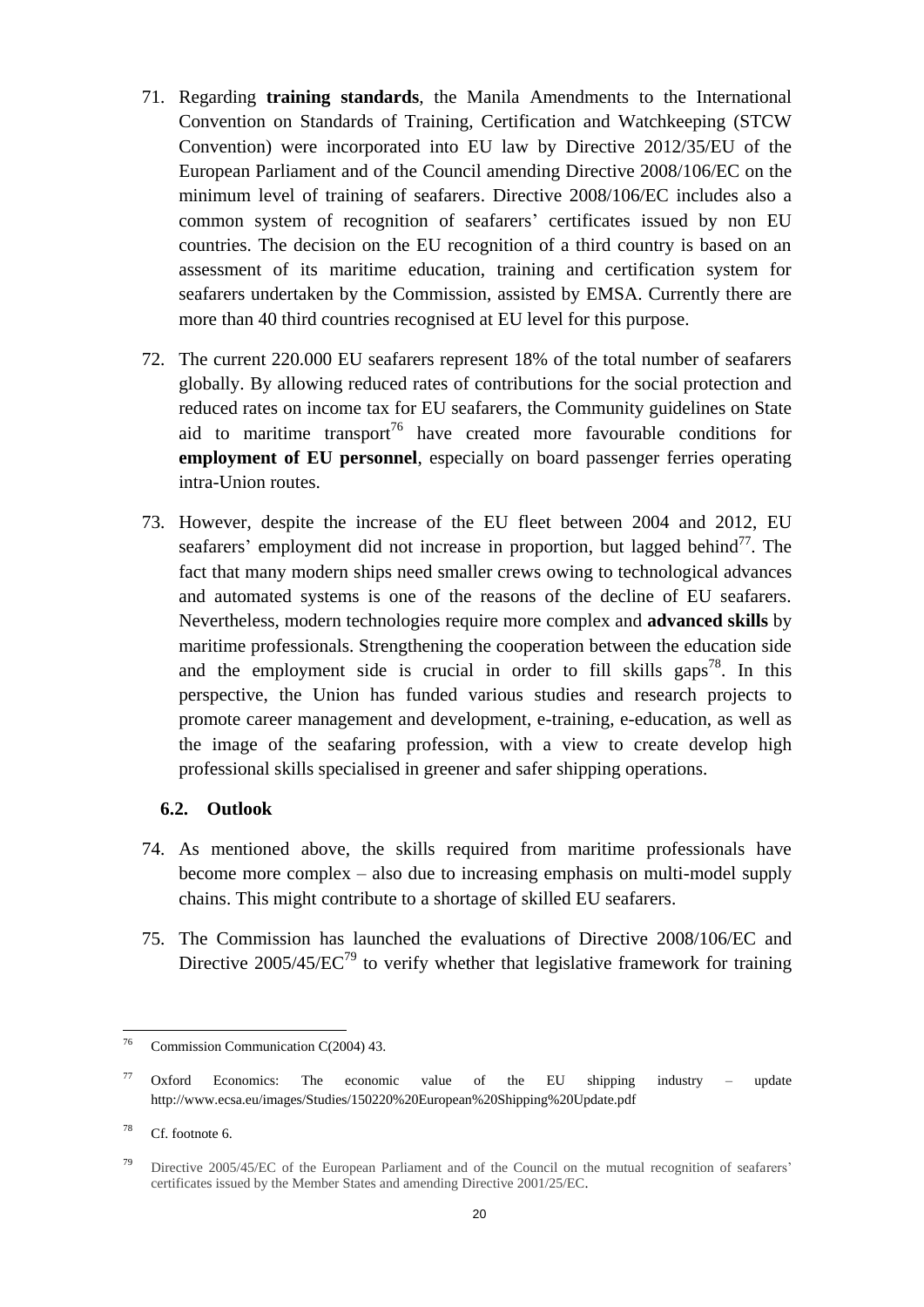and certification is fit for purpose<sup>80</sup>. In parallel, the Commission will evaluate existing reporting formalities $^{81}$ , which add to the administrative responsibilities of Masters and Senior Officers.

- 76. The European shipping industry points out that it is important to strengthen cooperation between the education and the employment sides in order to fill skills gaps. A number of EU funding schemes are available for that purpose, and there is scope for a greater use of such schemes.
- 77. The Commission encourages and promotes social dialogue which has delivered good results for the maritime sector. The Commission notably supports the work of the relevant European social dialogue committee for maritime transport that is promoting action intended to develop career opportunities and ensure that training, working and safety arrangements are adapted to the new types of jobs in ports. This will help to gain insights into future potentially relevant initiatives.

#### **7. CONCLUDING REMARKS**

- 78. The implementation of the 2009 EU Maritime Transport Strategy has been marked by a rapid evolution of the challenges and by evidence that interaction and cross-dependencies between the different areas of work become ever more relevant. Of particular importance has been the enhanced use of mechanisms and fora to bring stakeholders and national administrations together and facilitate mutual consultation and operational cooperation.
- 79. The substantial evaluation described in the preceding sections will further investigate the aspects of EU maritime policy that consultations and studies have identified as more critical for the success of EU shipping and more exposed to recent trends. The REFIT exercise and individual evaluations will help assessing whether the current EU maritime transport legislation remains fit for purpose or adjustments have to be made within any of the five focus areas described in this staff working document $^{82}$ .
- 80. The public consultation has confirmed the relevance of the overall goals for EU Maritime Transport specified in the 2009 Communication: the Union and its Member States continue to have a strong common interest in promoting safe, secure and efficient intra-European and international shipping on clean oceans

 $\overline{a}$ <sup>80</sup> COM (2015) 610 final – Annex to Communication from the Commission to the European Parliament, the Council, the European Economic and Social Committee and the Committee of the Regions on the Commission Work Programme 2016 – Annex II: REFIT Initiatives.

<sup>&</sup>lt;sup>81</sup> REFIT Evaluation Roadmap of Directives 2002/59/EC on Vessel Traffic Monitoring and Information System (VTMIS) and Directive 2010/65/EU on Reporting Formalities for ships arriving in and/or departing from ports of the Member States (RFD) http://ec.europa.eu/smart-regulation/roadmaps/docs/2016\_move\_044\_rfd\_vtmis\_en.pdf

<sup>&</sup>lt;sup>82</sup> (i) Safety & Security: a priority concern; (ii) Digitalisation and simplification for more efficient maritime transport; (iii) Environmental sustainability and decarbonisation; (iv) A stronger global player; (v) Raising the profile and qualifications of the seafarers and maritime professions.